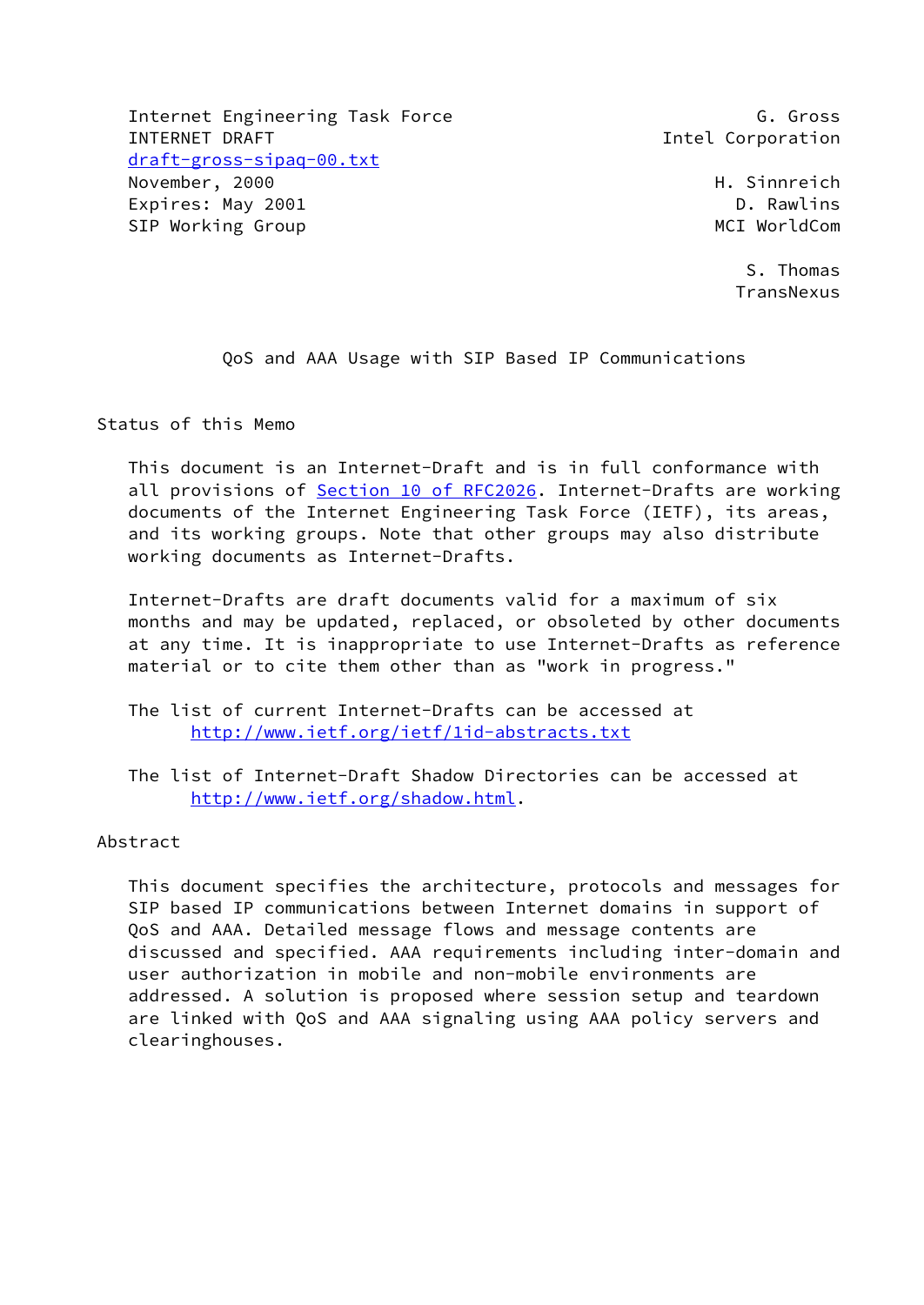# Gross et al. **Expires May 2001** [Page 1]

 $\sim$   $\sim$ 

<span id="page-1-0"></span>Internet Draft QoS AAA SIP Based IP Communication November 2000

## Table of Contents

| 5.1. SIP Proxy to APS (Originating Domain)12                      |  |
|-------------------------------------------------------------------|--|
| 5.2. APS to CH (from Originating Domain)12                        |  |
| $5.3$ . CH to APS (to Originating Domain)13                       |  |
| $5.4$ . APS to SIP Proxy (Originating Domain)13                   |  |
| 5.5. SIP Proxy to SIP Proxy (Originating to Terminating Domain)13 |  |
| 5.6. SIP Proxy to APS (Terminating Domain)13                      |  |
|                                                                   |  |
|                                                                   |  |
| 7.1. Originating Domain Contacts Clearinghouse15                  |  |
| 7.2. Terminating Domain Contacts Clearinghouse19                  |  |
|                                                                   |  |
|                                                                   |  |
|                                                                   |  |
|                                                                   |  |
|                                                                   |  |
|                                                                   |  |
|                                                                   |  |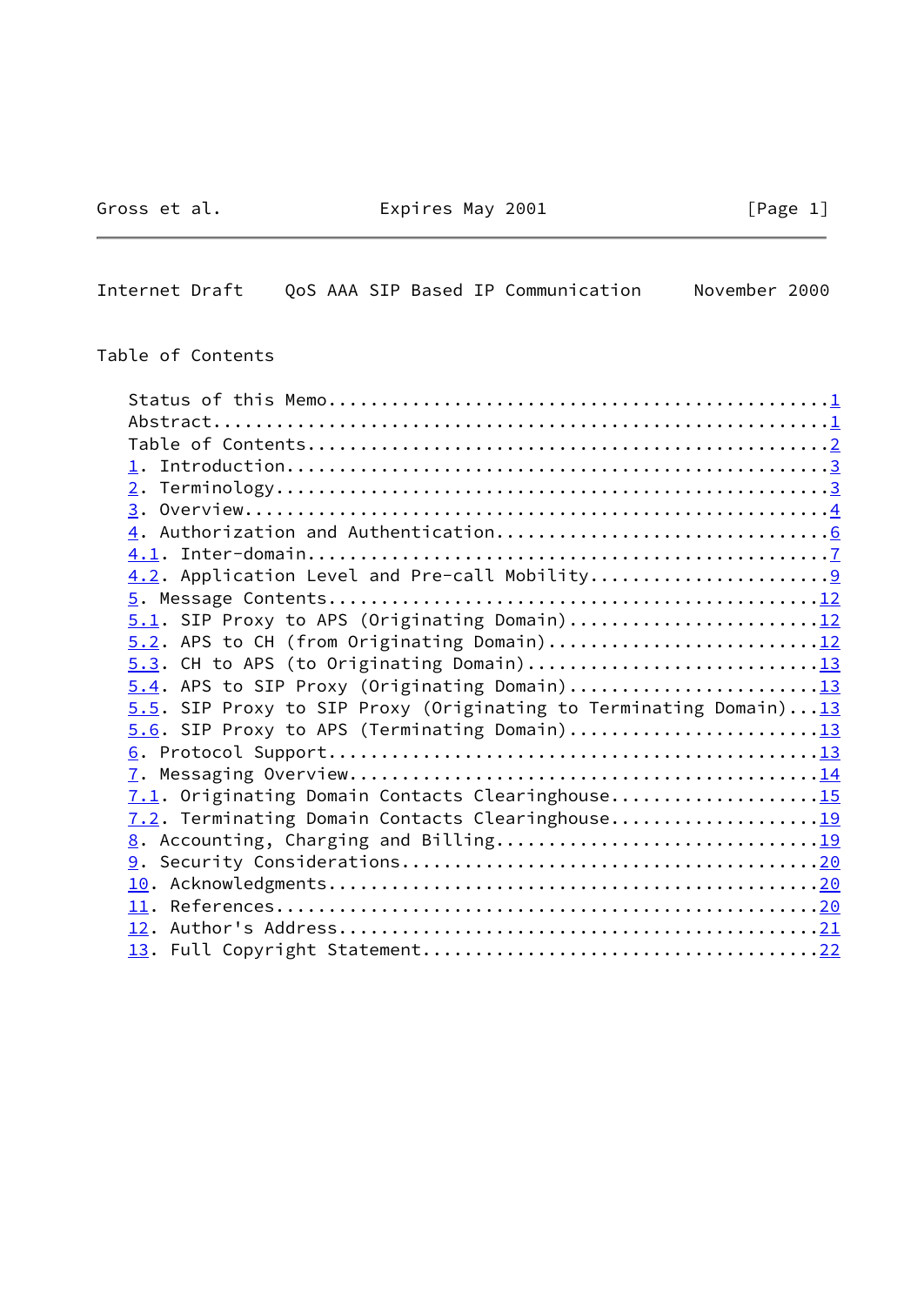Gross et al. Expires May 2001 [Page 2]

<span id="page-2-1"></span>Internet Draft QoS AAA SIP Based IP Communication November 2000

<span id="page-2-0"></span>[1](#page-2-0). Introduction

 Commercial grade IP communications may require voice and other media transport of equal or higher quality than present 3.1 kHz circuit switched voice. Conversely, lower media quality may be acceptable in cases where other service advantages exist, similar to wireless audio/video streaming.

 We focus here on those circumstances where voice and other media quality are important and require end-to-end network resources for QoS with larger bandwidth and/or lower delay. Dynamic setup of end to-end network resources for QoS requires highly scalable mechanisms to authenticate, authorize and account (AAA) for network resources across the Internet. This must be able to happen between a very large number of independent and various access domains that may have no business or trust relationship with each other, or may not even know of each other's existence before initiating end-to-end communications.

 The term IP communications is used here for a large class of new communications enabled by IP and the Internet such as presence, instant text, voice or multimedia conferences, the integration of messaging and real time communications, the integration of communications in productivity software, with transactions, games, entertainment and other. Not all IP communication services can be extended to other networks, such as PSTN, ISDN, H.323, BICC or the so-called "softswitch" networks that use MEGACO or similar master slave signaling protocols.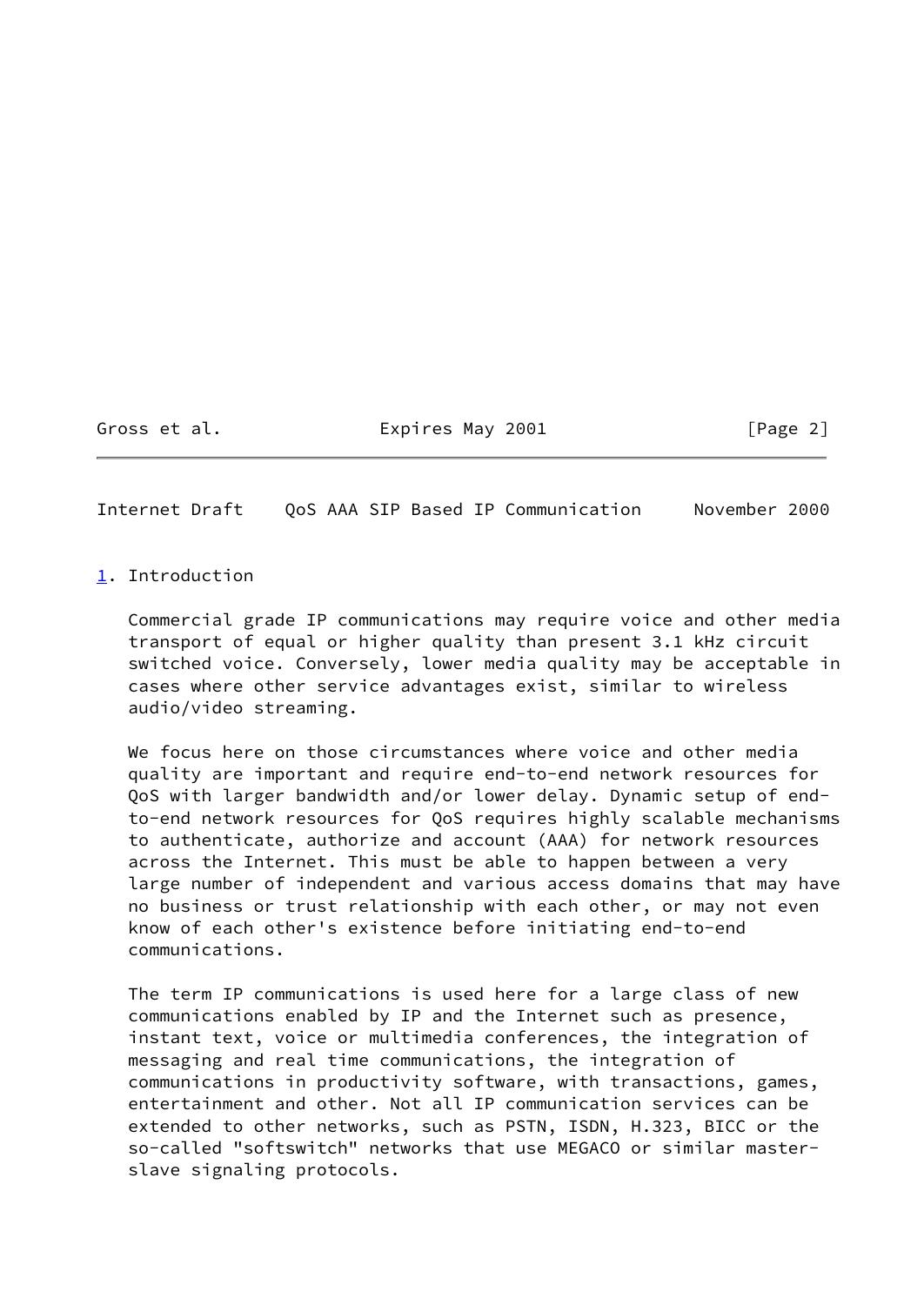AAA services are important because QoS and IP to PLMN and PSTN termination through gateways are services that are billable. Unauthorized users should be prevented from using these services and service providers should be able to appropriately bill authorized users.

 This document specifies the architecture, protocols and messages for SIP based IP communications between Internet domains in support of QoS and AAA  $\lceil 1 \rceil$ . It builds on information presented in  $\lceil 2 \rceil$  and  $\lceil 3 \rceil$ . This document discusses AAA requirements including inter-domain and user authorization in mobile and non-mobile environments. One AAA solution is proposed. The developments in this document assume 2 party call control only. The term originator implies a user who initiates and participates in the IP communication session.

### <span id="page-3-0"></span>[2](#page-3-0). Terminology

 This section defines terms used throughout this document. Some of these terms may have other meanings outside the context of this work. Their outside meanings are not guaranteed to coincide with the definitions given here.

 APS: AAA and Policy Server. The APS acts as a policy decision point, PDP, for network usage related policies, including IP telephony

| Gross et al. | Expires May 2001 | [Page 3] |
|--------------|------------------|----------|
|              |                  |          |

<span id="page-3-1"></span>Internet Draft QoS AAA SIP Based IP Communication November 2000

 and QoS requests such as bandwidth reservation. The APS acts on service requests, such as SIP INVITEs for calls requiring QoS and possibly outsources requests to other PDPs, such as a DIR, ADB, or CH. The APS renders a decision and may then apply policy to network elements.

- CH: Clearinghouse. The CH authorizes inter-domain calls with QoS and collects usage reports for settlement between service providers.
- DIR: Directory. The DIR is the source for end user names and their services. A DIR has the list of all individual users and some attributes that the APS may use as criteria for policy decisions on an individual basis.
- ADB: Accounts Database. The ADB is part of the "back office" of the service provider. The ADB contains a list of all corporate accounts and the respective service level specifications that apply at the edges of their networks. It may have classes of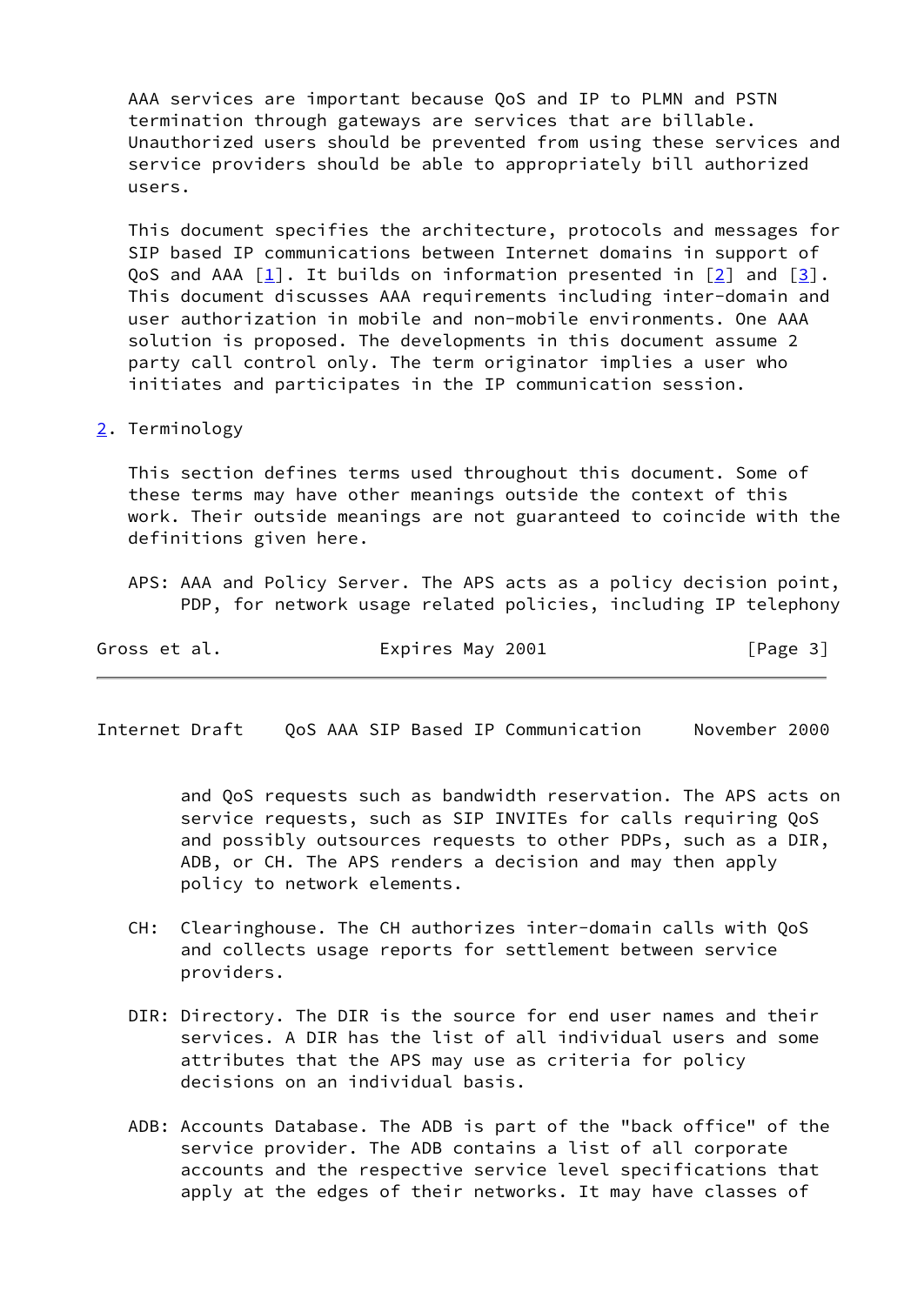policies or customized policies for various corporate accounts.

 The key words "MUST", "MUST NOT", "REQUIRED", "SHALL", "SHALL NOT", "SHOULD", SHOULD NOT", "RECOMMENDED", "MAY", and "OPTIONAL" in this document are to be interpreted as described in  $[4]$  $[4]$ .

#### <span id="page-4-0"></span>[3](#page-4-0). Overview

 The components involved in AAA and QoS enabled IP communication sessions are shown in Figure 1. SP represents a SIP Proxy. The clearinghouse (CH) exists outside the access domains and is responsible for providing inter-domain AAA services. In some cases a customer APS may exist outside the access domain. One such case may be where the customer has his or her own corporate domain with a corresponding corporate APS.

 Routers internal to the domain are labeled "R" and the edge router is labeled "ER". The media agent, "MA", is the application that sends/receives telephony/multimedia session data. The ER may be responsible for aggregating RSVP flows into appropriate Diffserv classes.

 All developments discussed in this document apply using SIP for setting up IP communications. Other signaling means such as H.323, MEGACO or related protocols, may have a different structure in the dependency between signaling, QoS setup and AAA and are therefore not the object of this draft.

 The SIP User Agent, SIP UA, acts as client and server on behalf of the user. If an IP phone originated the session, the SIP UA resides on the IP phone. If the signal entering the access domain came directly from a gateway, the SIP UA may reside in the access domain, as shown in the figure. In any case, the specific details of this configuration are not relevant to the development in this document.

| Gross et al. | Expires May 2001 | [Page 4] |
|--------------|------------------|----------|
|              |                  |          |

Internet Draft QoS AAA SIP Based IP Communication November 2000

 The large box in Figure 1 is labeled as an ISP. In general, it may be an enterprise domain. Additionally, an enterprise domain may outsource SIP services to an ISP. In that case, both domains may be shown in the figure. For simplicity, Figure 1 is shown with a single domain.

 +-----------------------------------------+ | ISP |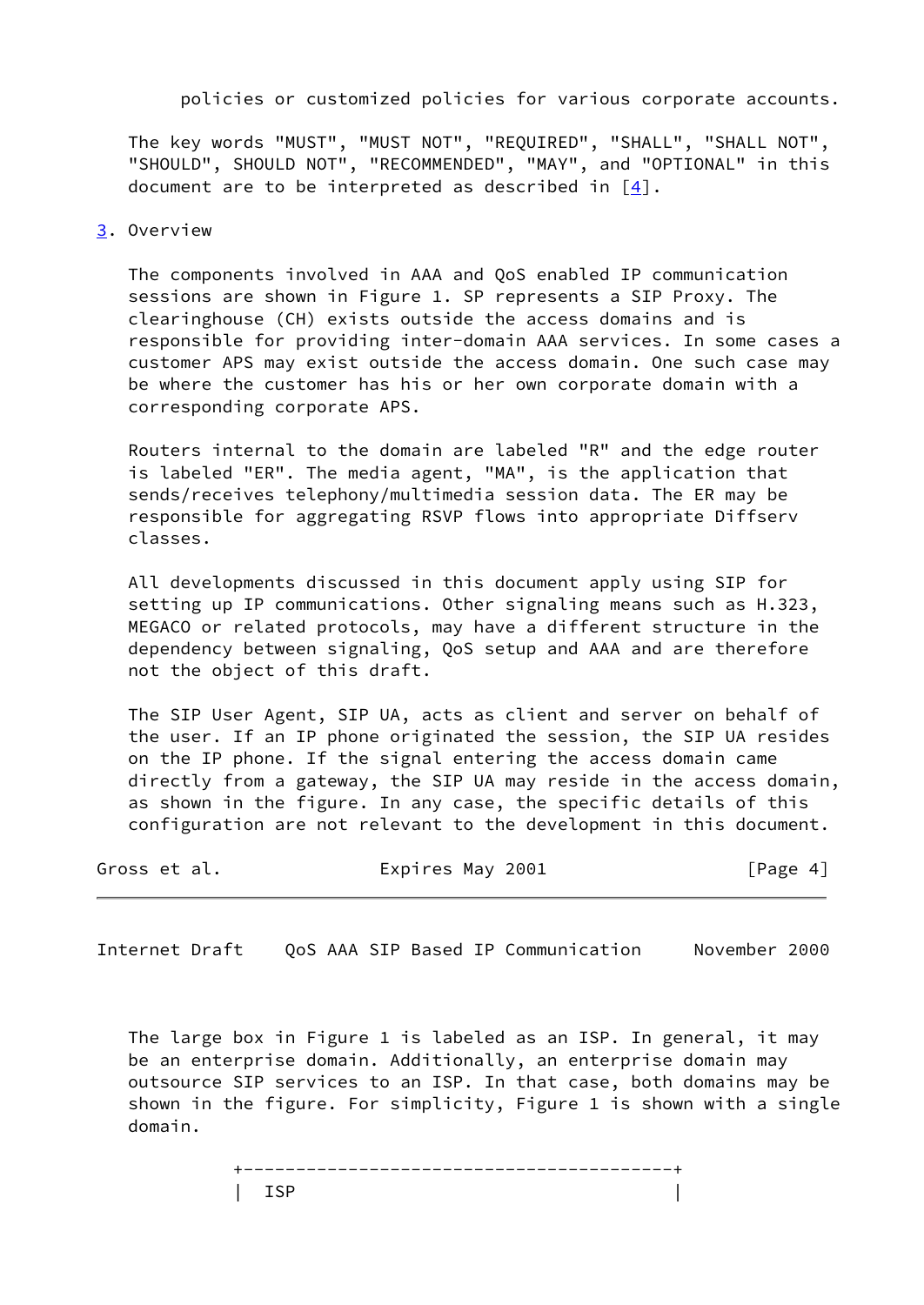

Figure 1: Components to Support Inter-domain AAA QoS Services

 The SIP proxy acts as a policy enforcement point, PEP, for IP communication sessions that use SIP. An extension to COPS has been defined that outlines the syntax and semantics of COPS messages and COPS objects for use with SIP  $[5]$  $[5]$ . The APS is the corresponding policy decision point, PDP, for SIP sessions. The APS also interacts with the DIR, ADB, customer APS and CH for information on which to base a service usage decision. If QoS is requested and granted, the APS may also interact with applicable network device(s) to aid in QoS setup.

 Clearinghouses are used to provide scalable, inter-domain AAA services. One or more clearinghouses may be involved in an IP communications session. Network devices along the session data path use one or more QoS mechanisms to provide a user specified level of service. RSVP [[6\]](#page-23-9) may be one such QoS mechanism in access networks and Diffserv  $\boxed{7}$  may be a QoS mechanism in the transit network.

| Gross et al. | Expires May 2001 | [Page 5] |
|--------------|------------------|----------|
|              |                  |          |

<span id="page-5-0"></span>Internet Draft QoS AAA SIP Based IP Communication November 2000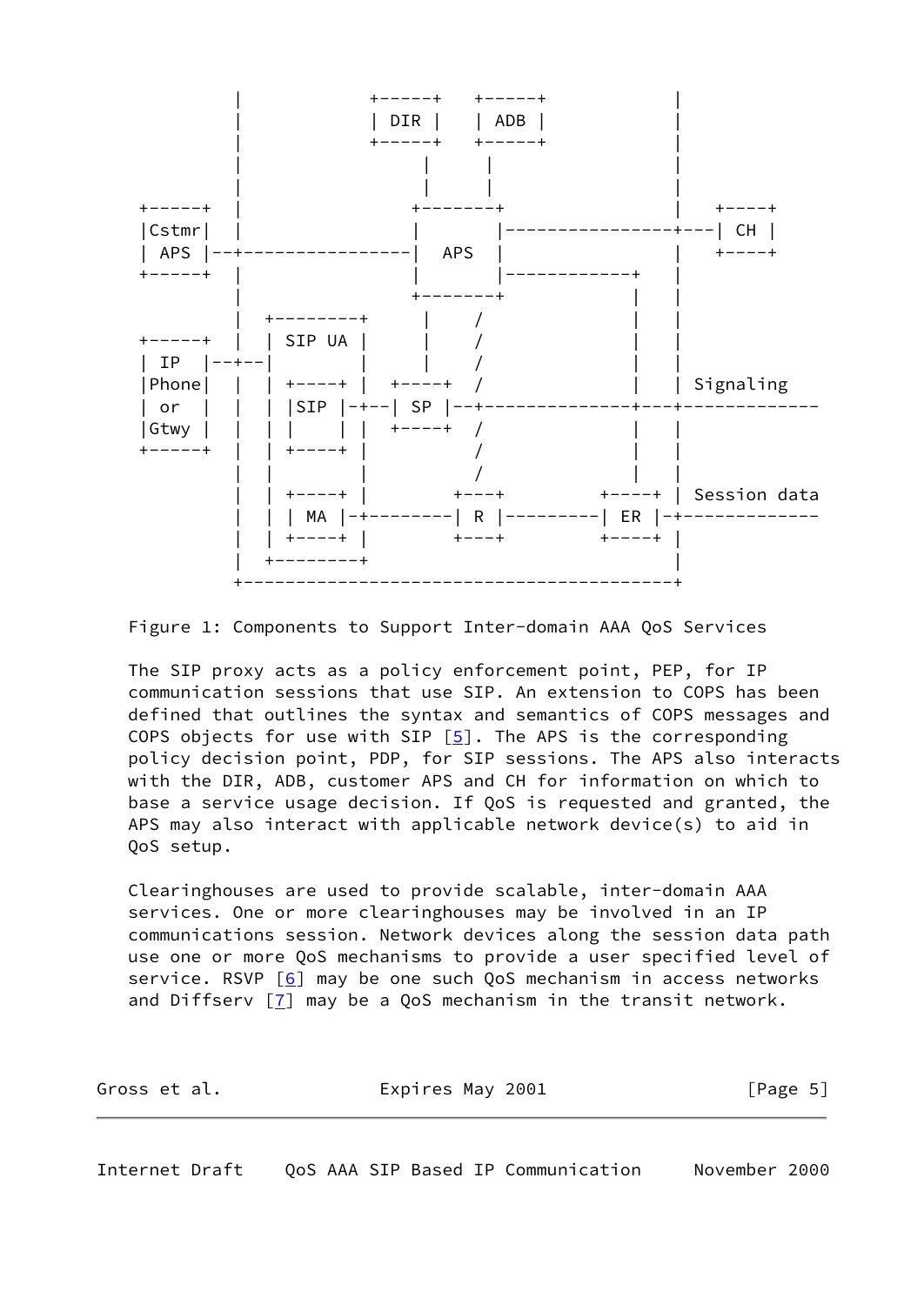Internal routers may or may not participate in bandwidth reservation. If it can be assumed that internal routers are not bottlenecks and will always have sufficient resources to handle requests without reservations, message exchanges with the APS may be eliminated. In this case, the slanted line connecting the APS with R in Figure 1 may be ignored.

<span id="page-6-0"></span>[4](#page-6-0). Authorization and Authentication

 Proper authorization and authentication may be accomplished in a variety of ways. In pursuit of the most suitable technique, various factors must be considered. These factors include:

- 1) minimizing call setup time
- 2) minimizing the time and occurrences that authorization tokens/messages are placed on the wire
- 3) minimizing implementation complexity
- 4) optimization of business relationship models (use of clearinghouses as opposed to many bi-lateral agreements).

 With these factors in mind, this document discusses some of the requirements of authorization and authentication and suggests one technique as a solution.

Requirements of authorization and authentication include:

- 1) user authorization
- 2) inter-domain authorization

 In this document, user authorization is taken for granted when the session originator is in his/her home domain. This scenario is discussed in the first sub-section below. When the session originator roams into a foreign domain, or another party participating in the session roams into a foreign domain (called party), user authorization is necessary. Foreign domains are referred to as local domains in this document because they are local to the roaming user. This scenario is considered in the second sub section below.

 While roaming, user registration is assumed to occur before an IP communication session is initiated  $[8]$  $[8]$ . During the user registration process, relevant information is exchanged between the roaming user and the local domain. This information includes the roaming users home domain. The registration process may use the AAA infrastructure described in this document. Further details concerning user registration are out of the scope of this document.

 The solution suggested within this document to handle AAA requirements in QoS enabled IP communication sessions is with the use of one or more authorization tokens and clearinghouses. This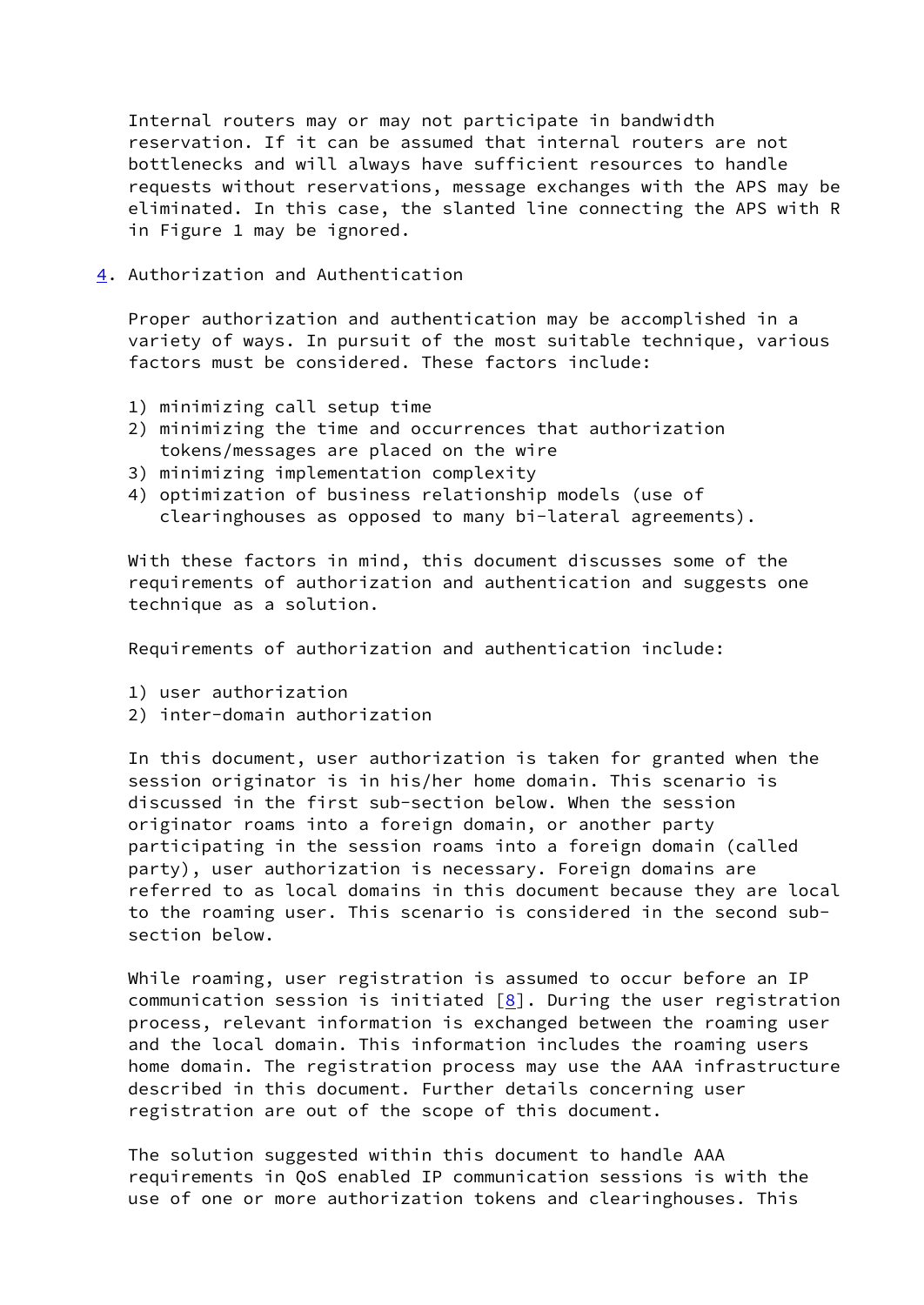solution makes every attempt to address the factors listed previously to provide the most suitable solution.

| Gross et al. | Expires May 2001 | [Page 6] |
|--------------|------------------|----------|
|              |                  |          |

<span id="page-7-1"></span>Internet Draft QoS AAA SIP Based IP Communication November 2000

 Although accounting is not discussed in this section, it is an implied necessity. IP communication sessions must trigger the submission of usage indications or reports after session completion. This facilitates correct accounting.

### <span id="page-7-0"></span>[4.1](#page-7-0). Inter-domain

 Assume Domain 1, D1, and Domain 2, D2, register with Clearinghouse x (CHx). The necessary security infrastructure is put in place between CHx and D1 and CHx and D2. The security infrastructure must support authentication and authorization services. In some situations it may also be important to support a non-repudiation service to prevent the false denial of IP communication services.

 Such an infrastructure can be supplied in the form of a public key infrastructure, PKI, based system or a symmetric key based system such as Kerberos. This infrastructure must be operational before the services of CHx are available. If a PKI based system is used D1 may register with CHx, and in the process exchange public key certificates with CHx. CHx may then use the certificate from D1 to authenticate that any message received from D1 actually came from D1. Analogously, D1 may use the certificate from CHx to authenticate that any message received from CHx actually came from CHx. This can be facilitated by the built in security functionality of OSP  $[9]$ .

 Authentication of the SIP proxy and all end users within a domain is the responsibility of the domain administrator. Maintenance of intra-domain security is required because CHx only authenticates D1 as a whole through the APS. Intra-domain authentication of users requires another level of authentication not discussed in this section. This level of authentication is an especially important consideration for roaming users.

 When an end host caller from D1, EH1, calls an end host callee in D2, EH2, the APS in D1, APS1, requests an authorization token from CHx to verify that an appropriate business relationship exists with D2. This development is illustrated in Figure 2. The figure only illustrates messaging that includes the authorization token.

If authorization is granted, CHx replies with an authorization token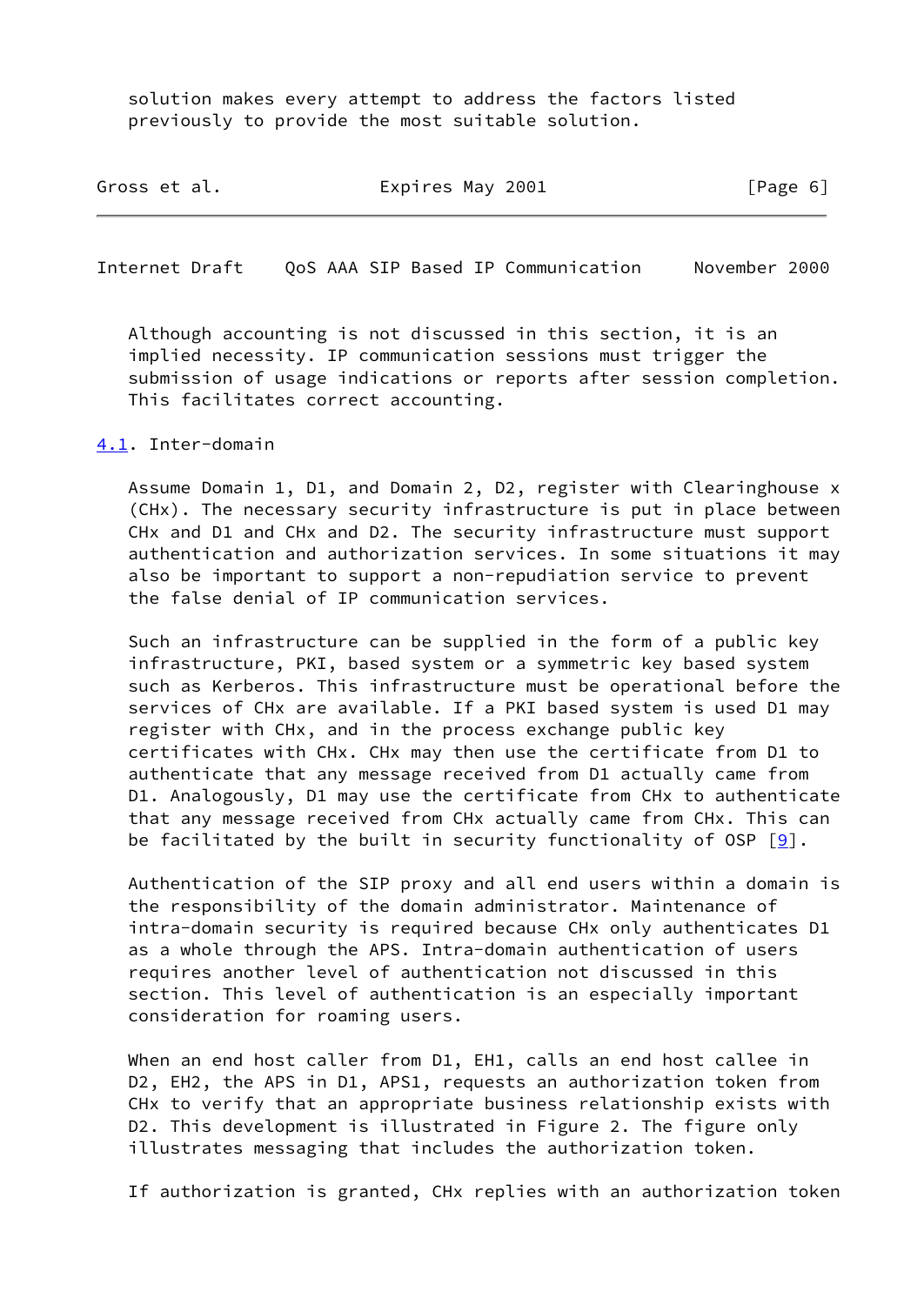to APS1. This token carries sufficient authentication information so that D2 (and possibly CHx) can later verify that it was created by CHx (or possibly another trusted CH) and not by a fraudulent source. This is in addition to the digital signatures contained in the messages exchanged between CHx and APS1 used to authenticate individual messages.

 The APS1 may now authorize the call to the SIP proxy of D1, SP1. APS1 may store the session source, destination, and media information to aid in QoS setup. SP1 embeds the authorization token in the SIP INVITE messages and forwards it to the SIP proxy of D2, SP2.

| Expires May 2001<br>Gross et al. | [Page 7] |
|----------------------------------|----------|
|----------------------------------|----------|

Internet Draft QoS AAA SIP Based IP Communication November 2000

 Upon reception of the INVITE message, SP2 contacts APS2, passing it the authorization token, to request local and inter-domain authorization to complete session setup. Because the authorization token contains self-authentication information, APS2 can authenticate that CHx has actually authorized the incoming call. This removes the requirement for APS2 to contact CHx.



 1) APS1 requests an auth token from CH, triggered by session setup request from EH1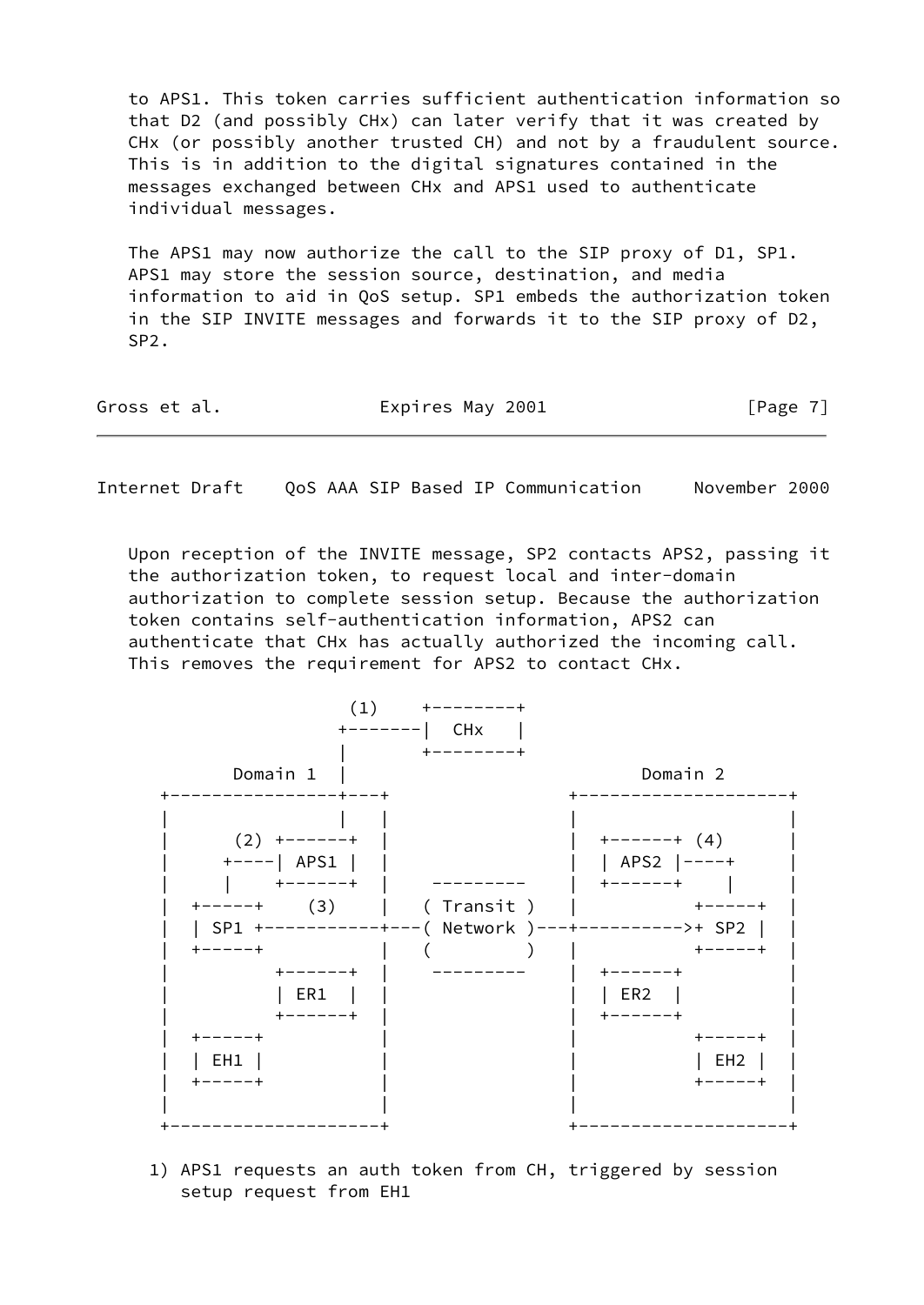- 2) APS1 returns auth token to SP1 (SP1 embeds token in session signaling message)
- 3) SP1 signals SP2 with embedded token
- 4) SP2 sends auth token to APS2 for authorization and authentication
- 5) auth token no longer used, may be destroyed

Figure 2: Authorization Token Life Cycle

 After EH1 and EH2 have been notified that the IP communication session has been authorized, they may now proceed to reserve bandwidth using a mechanism such as RSVP. Bandwidth management services determine if the requested bandwidth is available over the specified path.

 The originating and terminating domains have now completed proper inter-domain authorization. If authorization was granted call setup can complete and data may be exchanged over the reserved path. In some models, pre-session establishment of QoS may be a requirement. In such cases, completion of session setup may only transpire if QoS has been established in the required direction(s)  $[2]$  $[2]$ ,  $[10]$  $[10]$ . In other models, establishment of QoS and the IP communication session may be decoupled, where each proceeds independently  $\lceil 2 \rceil$ .

Gross et al. Expires May 2001 [Page 8]

<span id="page-9-1"></span>Internet Draft QoS AAA SIP Based IP Communication November 2000

<span id="page-9-0"></span>[4.2](#page-9-0). Application Level and Pre-call Mobility

 Mobility of an end user demands additional infrastructure to authenticate and authorize the user while roaming. Three or more domains may be involved in the AAA and call setup process. The local domain may be defined as the domain that the user has roamed into. The home domain may be defined as the domain where the user maintains a user profile that contains, among other things, a list of services for that user. The called domain is the domain in which the called party is present. Note that in the general case, this may not be the called party's home domain. That is, the called party may also be roaming. An additional level of authorization and authentication would be necessary in this case. For simplicity, this document addresses the case where the called party is reached at his or her home domain.

 In general, authorization and authentication between domains is necessary because billable QoS services may be requested along a path between them. All carriers included in this path who transmit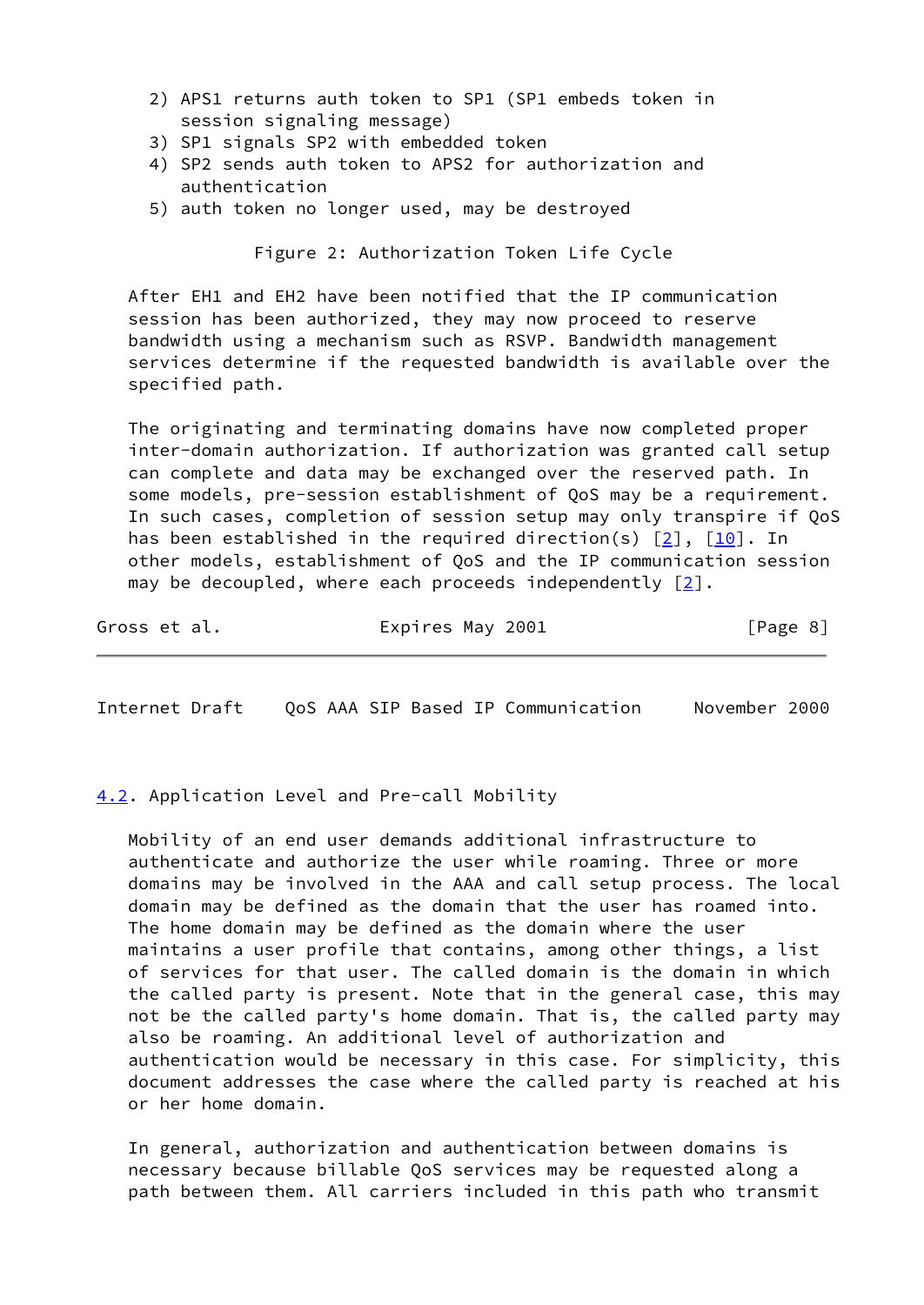the session data and provide the requested QoS services will expect accounting and/or payment.

 However, there is a distinction between the end domains where per call accounting may be required and the transit networks that need not to be burdened with the knowledge or understanding of each individual qos flow. For scalability, the transit networks will group all qos flows in some Diffserv class of traffic. The discussion that follows applies only to the end domains where the calls originate and terminate.

 Accounting agreements can be encompassed in a business relationship with a clearinghouse. An authorization token can be used to verify the business relationship between the local domain and the clearinghouse and the called domain and the clearinghouse. These are the domains between which the session data will travel.

 A business relationship may also include roaming allowances and services. This implies that a user who roams into a foreign domain may proceed to use the IP communication services that he/she pays for and normally receives from his/her home domain. An authorization token can be used between the local and home domains to verify such a business relationship with a clearinghouse.

 Under the assumption that the caller pays for services, the local domain is obligated to pay for the bandwidth consumed by the session data between the local and called domains. The charges received by the local domain must propagate back to the home domain of the caller so that the call is ultimately accounted. The charges would likely appear on the caller's monthly statement. The use of authorization tokens to verify business agreements can provide the infrastructure to allow such transactions to be completed.

| Gross et al. | Expires May 2001 | [Page 9] |
|--------------|------------------|----------|
|--------------|------------------|----------|

Internet Draft QoS AAA SIP Based IP Communication November 2000

 In most cases, SIP signaling sessions which involve mobile SIP terminals will be directed through the home domain of the mobile user in order to maintain home control. Home control is important for the execution of signaled services because the user then sees the same services irrespective of the network capabilities of the local domain he/she has roamed into. These services are contained in a user profile at the user's home domain.

 The authorization tokens obtained from one or more clearinghouses may be embedded in the SIP signaling during session establishment.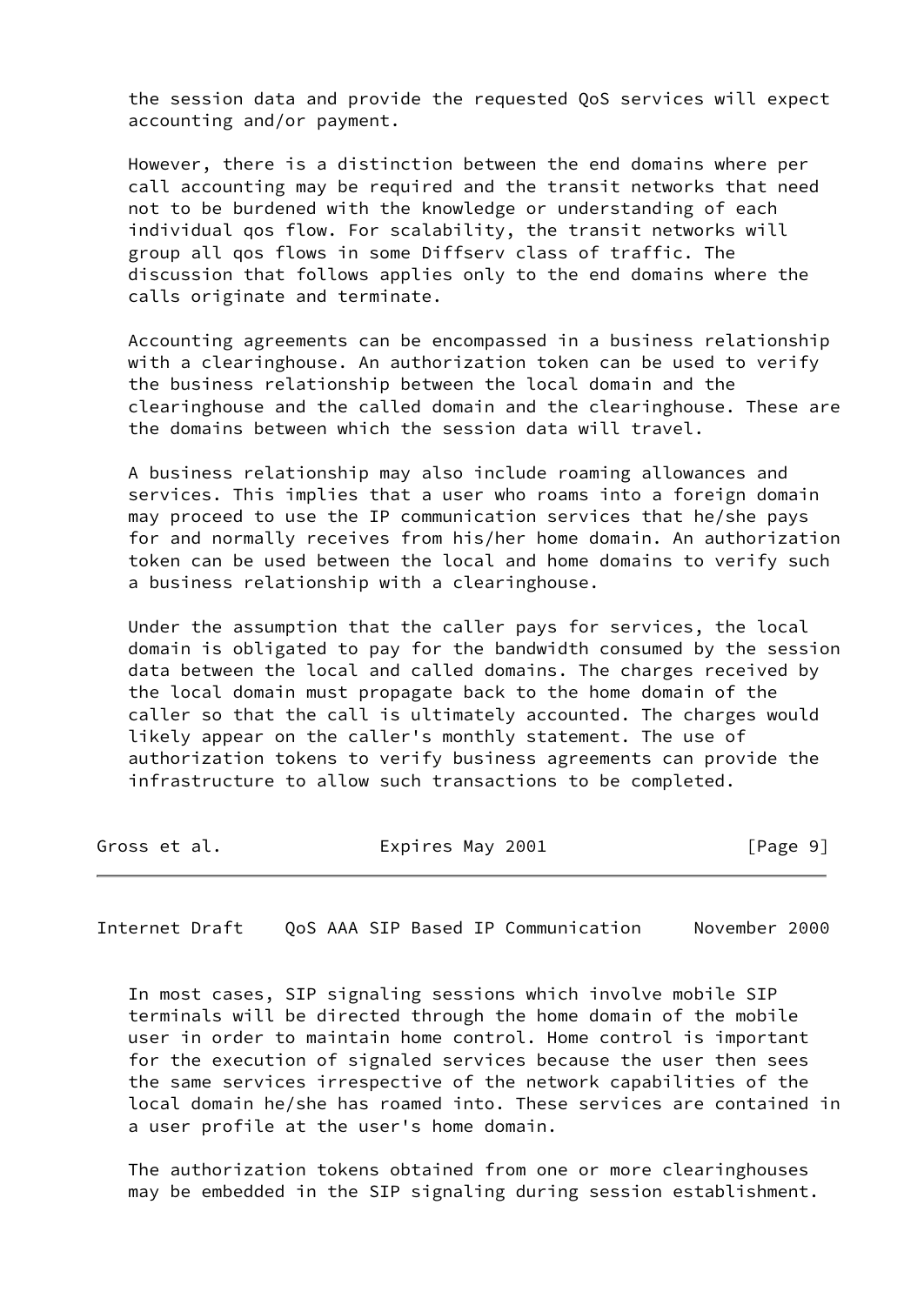The order in which tokens are obtained is not clear at this time. Also, the domain(s) that contact the clearinghouse(s) for authorization token requests is not clear at this time. Two possible scenarios are illustrated in Figures 3 and 4. We note that in each, options exist concerning clearinghouse contacts and messaging order.

 In Figure 3, session signaling (SIP INVITE message) arrives at the SIP proxy of the local domain (1). The SP, acting as a SIP PEP, makes a request to the APS, acting as a SIP PDP (2). The APS of the local domain contacts one or more clearinghouses seeking appropriate business relationships with the home and called domains (3, 4). If all three domains are registered with the same clearinghouse, only that clearinghouse need be contacted. The clearinghouses return one or more authorization tokens to the APS, which passes them back to the SP. The SP embeds the tokens within the SIP INVITE message and forwards it to the home domain of the caller (5).

|             |                                                             | Local   Clearing   Home Dom<br>Domain   House   of UA1<br>----------+---- |                                                                 | Called<br>Domain                    |  |
|-------------|-------------------------------------------------------------|---------------------------------------------------------------------------|-----------------------------------------------------------------|-------------------------------------|--|
|             | $+---+$ 3 $+---+$<br>$ APS   -- ---   CHx  $<br>$+ - - - +$ | +----+<br>$ 4$ +----+<br>$ ----- CHy $<br>- +----+                        | +-----+<br>  APS  <br>$+ - - - - - +$                           | $+ - - - +$<br> APS <br>$+ - - - +$ |  |
| $+ - - - +$ | $\mathcal{L}$<br>$ SIP $ 1 +----+                           | 5                                                                         | 6<br> UA1 --+--  SP  --+----------+--  SP  --+--  SP  --+-- UA2 | 8<br><b>+----+   +---+</b>          |  |

Figure 3: Scenario 1 - Session Setup with AAA Support

 The SP in the home domain contacts the APS using a PEP/PDP relationship (6). The SP or APS refer to the user profile to verify that the requested services allowed. The APS verifies the applicable authorization token and may make additional policy-based admission

Gross et al. **Expires May 2001** [Page 10]

Internet Draft QoS AAA SIP Based IP Communication November 2000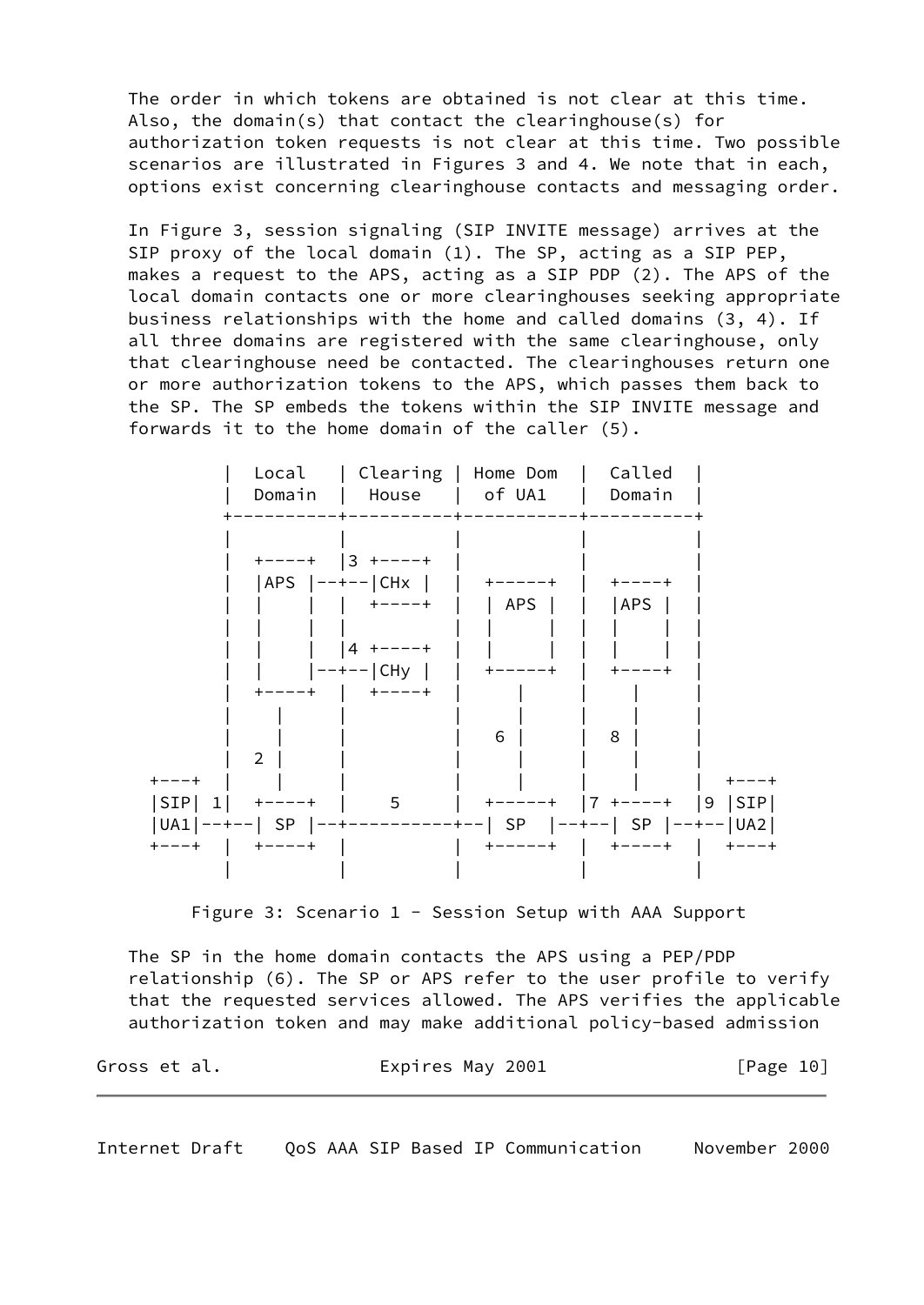decisions. The decision is passed back to the SP. The INVITE message is then forwarded to the SP of the called domain (7). The SP contacts the APS using a PEP/PDP relationship (8). The APS verifies the applicable authorization token and may make additional policy based admission decisions. The decision is passed back to the SP. The SP finally forwards the INVITE message to the called user, SIP UA2 (9).

 In Figure 4, the messaging is different only in one way. The APS of the local domain contacts the APS of the home domain before any authorization tokens are obtained (3). The APS of the home domain checks the user's profile to authorize the use of services. If the home domain authorizes the session, the APS in the local domain receives a success reply and proceeds to obtain necessary authorization tokens as described for Figure 3.



Figure 4: Scenario 2 - Session Setup with AAA Support

 The advantage of the scenario in Figure 4 is that the user's profile is checked before any authorization tokens are obtained. In this way, valuable airtime in the wireless case would not be wasted transporting authorization tokens if the user's profile did not allow the session to proceed. A disadvantage is that call setup time may be lengthened somewhat due to an extra inter-domain message exchange. Another disadvantage may be that a messaging protocol between APSs would have to be defined. COPS is one protocol that may be used for this interaction  $[11]$ .

The authorization tokens ensure that authentic, billable parties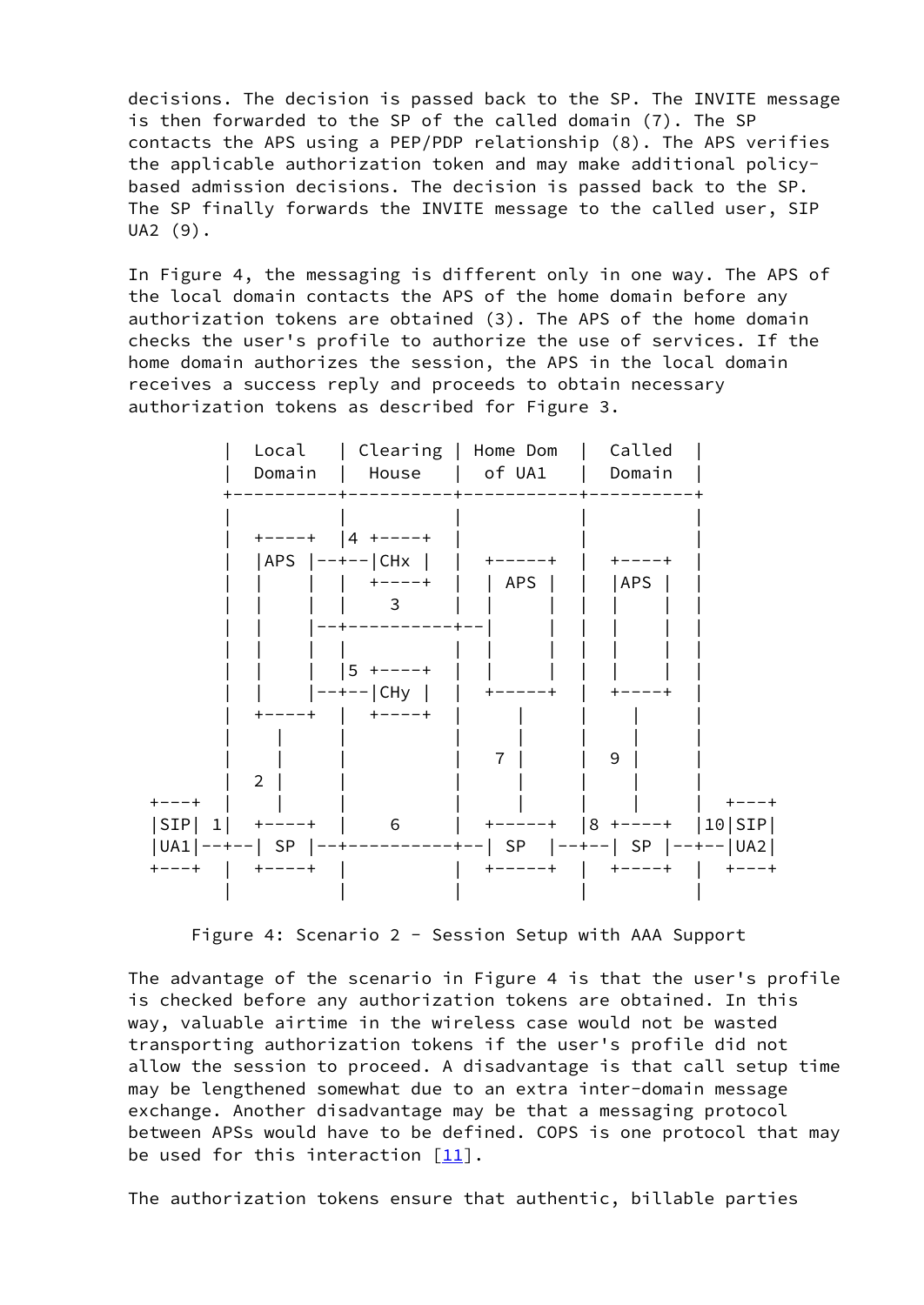exist and that account, billing and charge settlement may be achieved in a previously agreed upon manner. For scalability,

| Expires May 2001<br>Gross et al. |  | [Page 11] |
|----------------------------------|--|-----------|
|----------------------------------|--|-----------|

<span id="page-13-1"></span>Internet Draft QoS AAA SIP Based IP Communication November 2000

 business relationships between domains do not need to exist. Instead, business relationships with a clearinghouse can be used.

#### <span id="page-13-0"></span>[5](#page-13-0). Message Contents

 This section defines the data content of messages passed between the SIP proxies, APS, and clearinghouse to provide QoS and AAA linkage with SIP for inter-domain IP communication sessions. The messaging discussed does not consider mobility. It considers an originating domain and a terminating domain, each containing a SIP UA, a SIP proxy, and an APS, similar to the illustration in Figure 2. If inter-domain authorization and gateway location services are not required, interaction with a CH and inclusion of an authorization token in all exchanges listed in this section can be ignored.

 A companion document defines a COPS extension for SIP that details the messaging and message contents between the SP and APS [[5\]](#page-23-8). The current document merely discusses this messaging in general terms. Please refer to the referenced document for full details.

#### <span id="page-13-2"></span>[5.1](#page-13-2). SIP Proxy to APS (Originating Domain)

When a SIP proxy receives an INVITE, it sends to the APS source, destination, and possibly media information. The source and destination information may be used by the APS for intra-domain policy-based admission authorization. It must be sent to the CH for inter-domain authorization.

 The SIP call identifier (callID) can be used by the APS for intra domain accounting. The callID must be sent to the CH in the authorization request message. The CH may use this identifier when generating an authorization token.

 If the INVITE contains a SDP attribute specifying bandwidth reservation  $\lceil \frac{10}{10} \rceil$ , the APS may need to know the amount of bandwidth requested. The bandwidth is implied by the media description  $[12]$ ,  $[13]$ . Bandwidth information is necessary if the APS is charged with the responsibility of managing bandwidth allocation based on user and application information. For example, the APS may have a policy that allows user X to reserve 300 Kbps for multimedia sessions with users A through E and only 50 Kbps multimedia sessions with other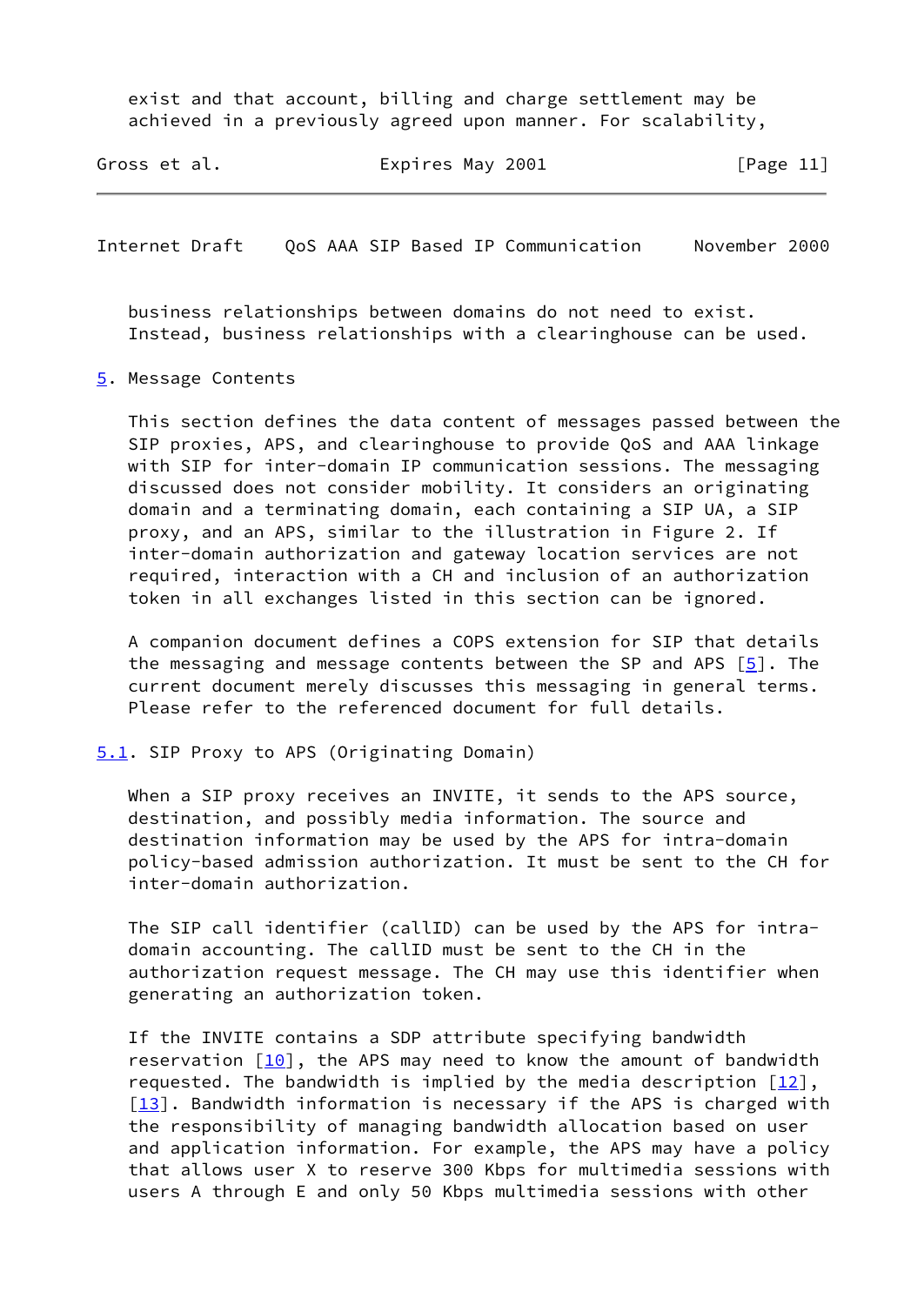users.

<span id="page-14-0"></span>[5.2](#page-14-0). APS to CH (from Originating Domain)

 The information required by the CH for accurate AAA support may be CH dependent. It is expected that all CHs require knowledge of the source and destination domains for basic AAA purposes. The call identifier may be useful for authorization token generation. Bandwidth reservation amount may be required by a CH dependent on the specific business agreement with the domains. This quantity may be used as a basis for granting or denying authorization. If

| Gross et al. | Expires May 2001 | [Page 12] |
|--------------|------------------|-----------|
|--------------|------------------|-----------|

<span id="page-14-2"></span>Internet Draft QoS AAA SIP Based IP Communication November 2000

 bandwidth reservation amount is required, it must be put into a form agreed upon by the parties involved, such as Kbps.

<span id="page-14-1"></span>[5.3](#page-14-1). CH to APS (to Originating Domain)

 The clearinghouse has the responsibility of making an authorization decision concerning IP communication between the specified source and destination domains. If gateway services are also requested, the decision may also be based upon available gateways and subsequent QoS or cost characteristics corresponding with that gateway. For example, the business relationship of the end domains with the clearinghouse may exclude IP communication sessions that incur costs above a specific limit. Costs may result from long distance charges over the PSTN or from bandwidth reservation over the IP network. The location of a gateway will likely affect one or both of these costs.

 The CH must return to the APS an authorization decision. If the request is granted, the CH must also return to the APS an authorization token. The authorization token is expected to contain authentication information so that both end point domains recognize it as coming from a trusted CH, as described in a previous section. A transaction identifier may be returned by the CH and subsequently used to correlate original authorization requests with usage indication reports generated after the session has completed.

<span id="page-14-3"></span>[5.4](#page-14-3). APS to SIP Proxy (Originating Domain)

 The APS finally responds to the SIP proxy INVITE message with a status, indicating if the user is allowed to send the INVITE further along the SIP signaling chain. If the authorization is granted, the APS passes the authorization token it received from the CH to the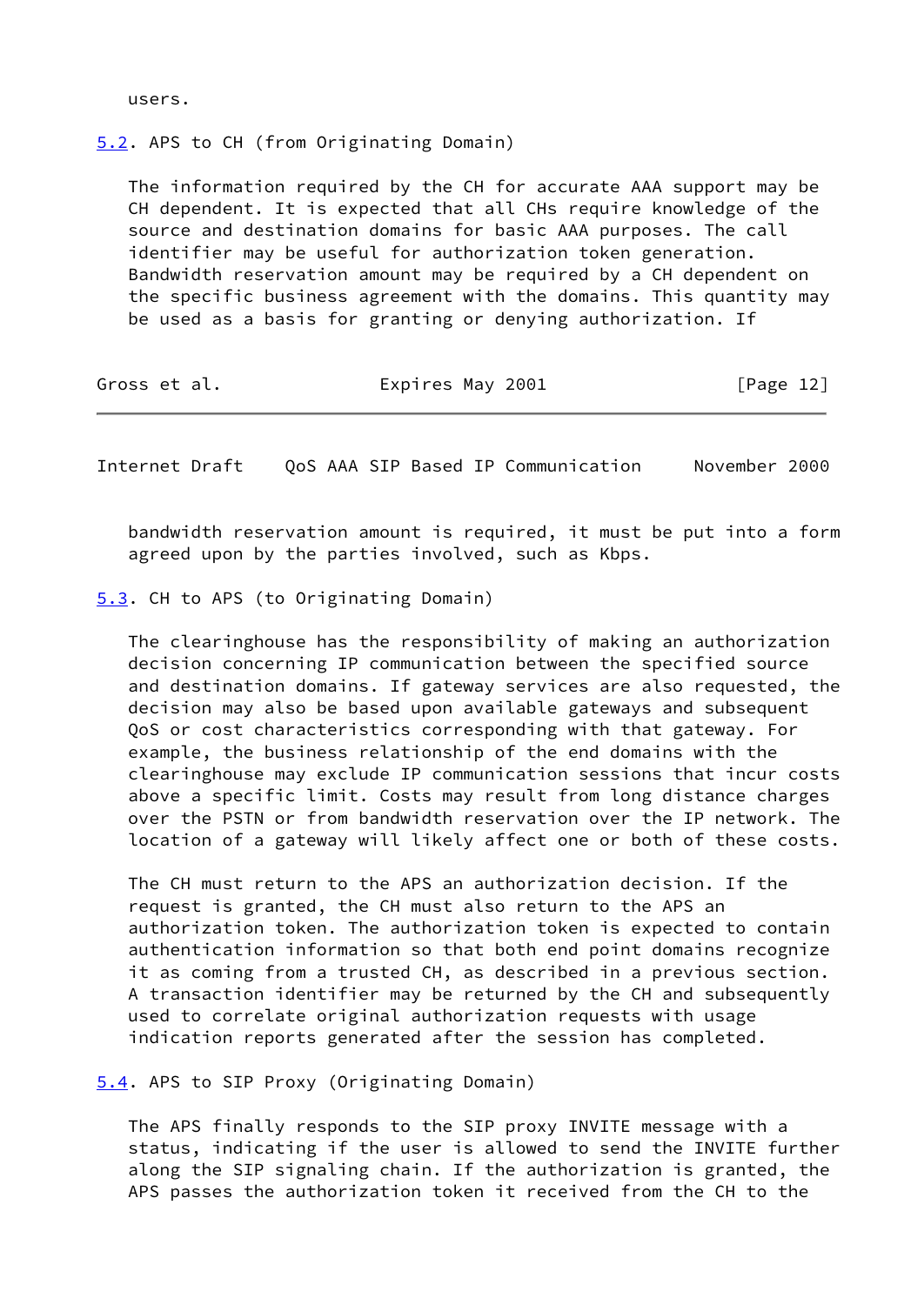SIP proxy. The SIP proxy includes this token inside the authorization token header field of the INVITE message  $[14]$  $[14]$ .

<span id="page-15-0"></span>[5.5](#page-15-0). SIP Proxy to SIP Proxy (Originating to Terminating Domain)

 The SIP proxy forwards the INVITE message containing the authorization token from the originating domain to the terminating domain in the manner defined by SIP.

<span id="page-15-1"></span>[5.6](#page-15-1). SIP Proxy to APS (Terminating Domain)

 The APS in the terminating domain requires the same information as the APS in the originating domain on which to base an intra-domain authorization decision. Additionally, if the APS receives an authorization token, it performs an authentication check on it using the security infrastructure previously established with the CH. This action verifies that the authorization token is authentic and that the requested service has been authorized by a trusted source.

<span id="page-15-2"></span>[6](#page-15-2). Protocol Support

| Gross et al. | Expires May 2001 | [Page 13] |
|--------------|------------------|-----------|
|--------------|------------------|-----------|

<span id="page-15-4"></span>Internet Draft QoS AAA SIP Based IP Communication November 2000

 The exchange of information between the APS and the SIP proxy may be handled using COPS. As mentioned previously, a new COPS extension for SIP is being developed concurrently with this work  $[5]$  $[5]$ . Exchanges between the APS and the CH can be handled using OSP  $[9]$  $[9]$ . OSP defines all messaging and message data field specifications that are outlined in this document. No additional protocol work is required for this exchange. Also, OSP has been embraced and is in use by a number of large industry participants.

<span id="page-15-3"></span>[7](#page-15-3). Messaging Overview

 This section details the message exchange and message contents to initiate and terminate a SIP-based IP multimedia session. Mobility is not considered in this section. The caller and callee are both present and active at their respective home domains.

 It is assumed that the media will be transmitted and received from both ends and that bandwidth reservation requests are made in both directions using the SDP attributes discussed in  $[10]$ . In the first subsection the inter-domain authorization occurs at the originating domain. In the second subsection the inter-domain authorization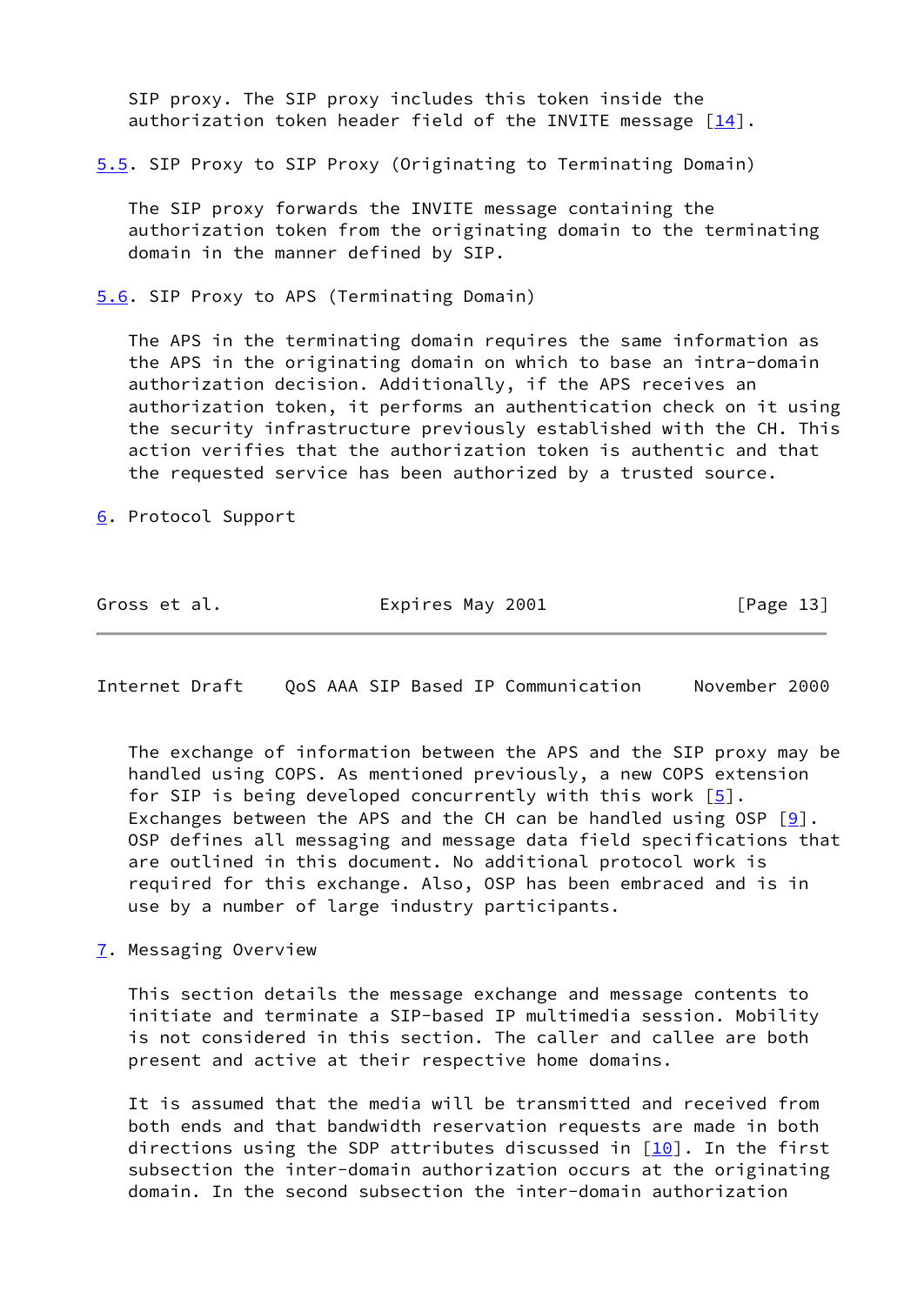occurs at the terminating domain.

 Descriptions of SIP messages, including requests and responses, are not discussed in this document. They are discussed in detail in  $[1]$  $[1]$ . Descriptions of RSVP messages are not discussed in this document but are discussed in detail in  $[15]$  $[15]$ . It is assumed that edge routers are RSVP enabled PEPs. Furthermore, it is assumed that the edge routers interact with the APS as PDPs of their respective domains for policy-based management decisions concerning RSVP. Message exchanges of this nature are assumed implicit in this section and are not included in the messaging overview. Details concerning this message exchange are in  $\lceil \frac{16}{1} \rceil$ .

 As discussed in [\[2](#page-23-5)], two QoS models may be defined for IP communication sessions. The QoS assured model is one in which the session and QoS signaling are coupled. In this case the session does not proceed until/unless QoS has been successfully established. The QoS enabled model decouples session and QoS signaling. In this case, the session setup may complete and session data may be exchanged even if QoS has not yet been, or never gets, established. The messaging discussed in this document only considers the QoS enabled model. The development in this section may be extended to work with the QoS enabled model with the inclusion of extra messages defined in [[10\]](#page-24-4) and [\[17\]](#page-24-11).

 Since QoS assured is assumed in the session flow examples, the RSVP and SIP messaging are decoupled and may occur asynchronously. The SIP, COPS and OSP messages outlined in the call flow examples may therefore not necessarily be in chronological order with the RSVP messages.

 All components involved in message passing are illustrated in Figure 1. Those in the originating domain are subscripted with "o" and

Gross et al. **Expires May 2001** [Page 14]

<span id="page-16-1"></span>Internet Draft QoS AAA SIP Based IP Communication November 2000

 components in the terminating domain are subscripted with "t". The subscript "o/t" implies corresponding components in each domain. The protocol used for each exchange is indicated at each step. Each step also contains notes concerning the contents or special attributes of the message.

<span id="page-16-0"></span>[7.1](#page-16-0). Originating Domain Contacts Clearinghouse

 The following discussion refers to Figures 5 and 6. The step numbers of Figure 5 are indicated as message labels in Figure 6. In step 1, the caller picks up the phone, requests a bandwidth reserved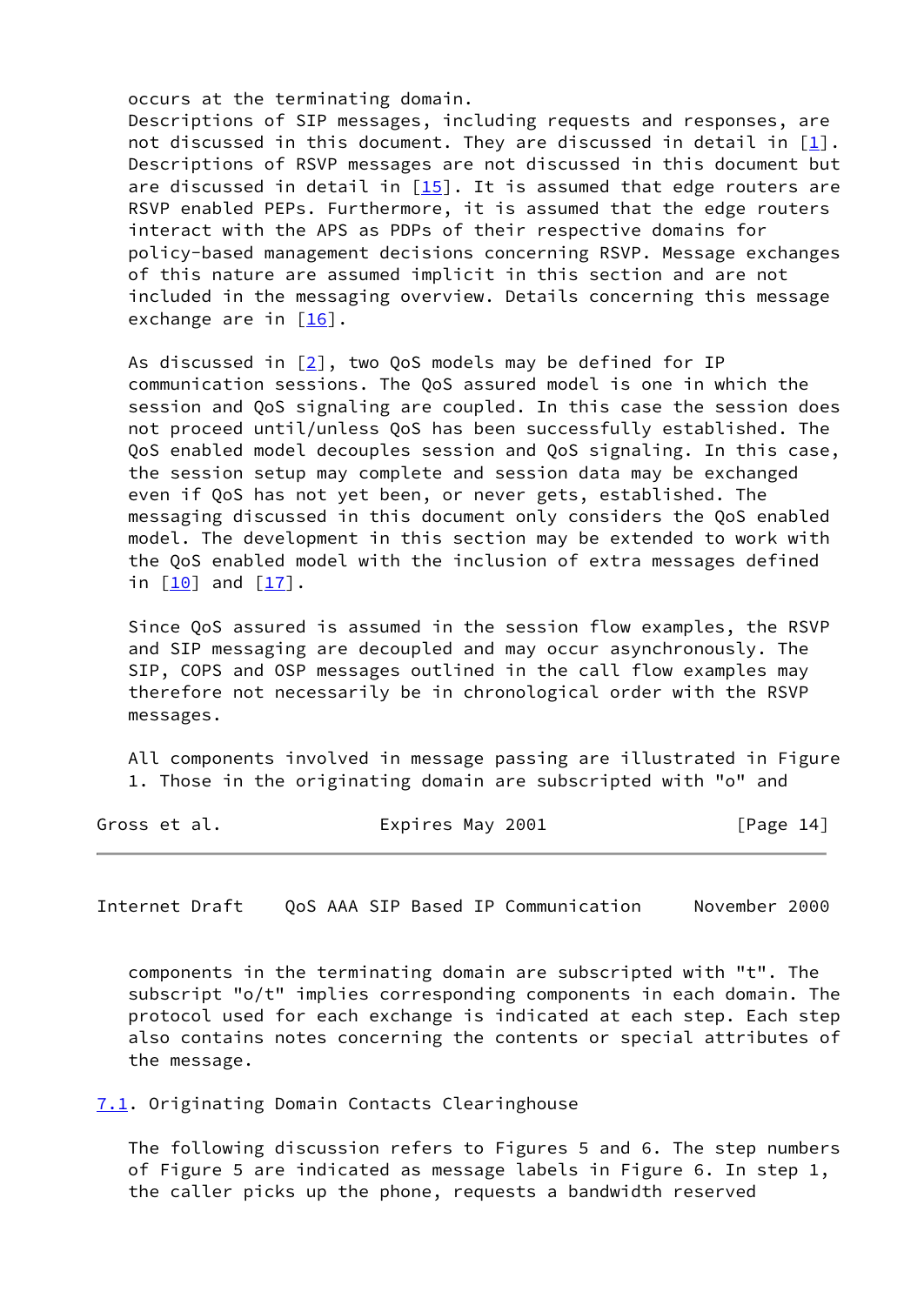connection and dials a number. This causes the UAo to include appropriate SDP attributes in the SIP INVITE message indicating that QoS is being requested in both directions. The necessary information is passed from the SPo to APSo in step 2. APSo checks if local policy allows the call. This may include interaction with an external policy database, a DIR, an ADB, and/or another APS.

 If local policy authorizes the call, APSo sends the CH an authorization request for inter-domain authorization in step 3. The CH considers the source and destination information to determine if appropriate business relationships exist with the originating and terminating domains. Bandwidth and/or media information may also be used on which to base a decision. If authorization is granted, the CH generates an authorization token using the call identifier as well as other data. The CH sends the token to the APSo in step 4 along with a status value indicating if authorization has been granted or not. The APSo passes this information on to the SPo in step 5.

 The SPo forwards the INVITE with the embedded authorization token down the SIP signaling chain in step 6 to SPt in the terminating domain. The SPt sends the necessary information to APSt in step 7. The APSt requests local authorization in a similar fashion as that described for the originating domain. The APSt then uses the authorization token and other message data to authenticate the token and determine if inter-domain authorization has been granted. In step 8 the APSt passes a status to the SPt indicating if the session has been authorized. If the call and all requested services are granted, the SPt forwards the INVITE on to the UAt in step 9.

 The UAt may then send the RSVP Path message to UAo in step 10 since it knows the source and destination addresses and ports and the traffic specifications. Note that in some cases, the SDP sent from UAt to UAo may contain multiple media formats, each having different bandwidth requirements. In this case, the UAo must make a final decision considering the choice of media formats. If the traffic specifications change, additional RSVP messages may be sent to update the network devices along the session data path.

 In steps 11 and 12 the UAt sends back a 180 (ringing) SIP response to SPo via SPt. In some cases, the UAt may send a 183 (session progress) SIP response followed by a 180 response. The 183 response

| Gross et al. | Expires May 2001 | [Page 15] |
|--------------|------------------|-----------|
|--------------|------------------|-----------|

Internet Draft QoS AAA SIP Based IP Communication November 2000

would follow the same path as the 180 response. For simplicity, only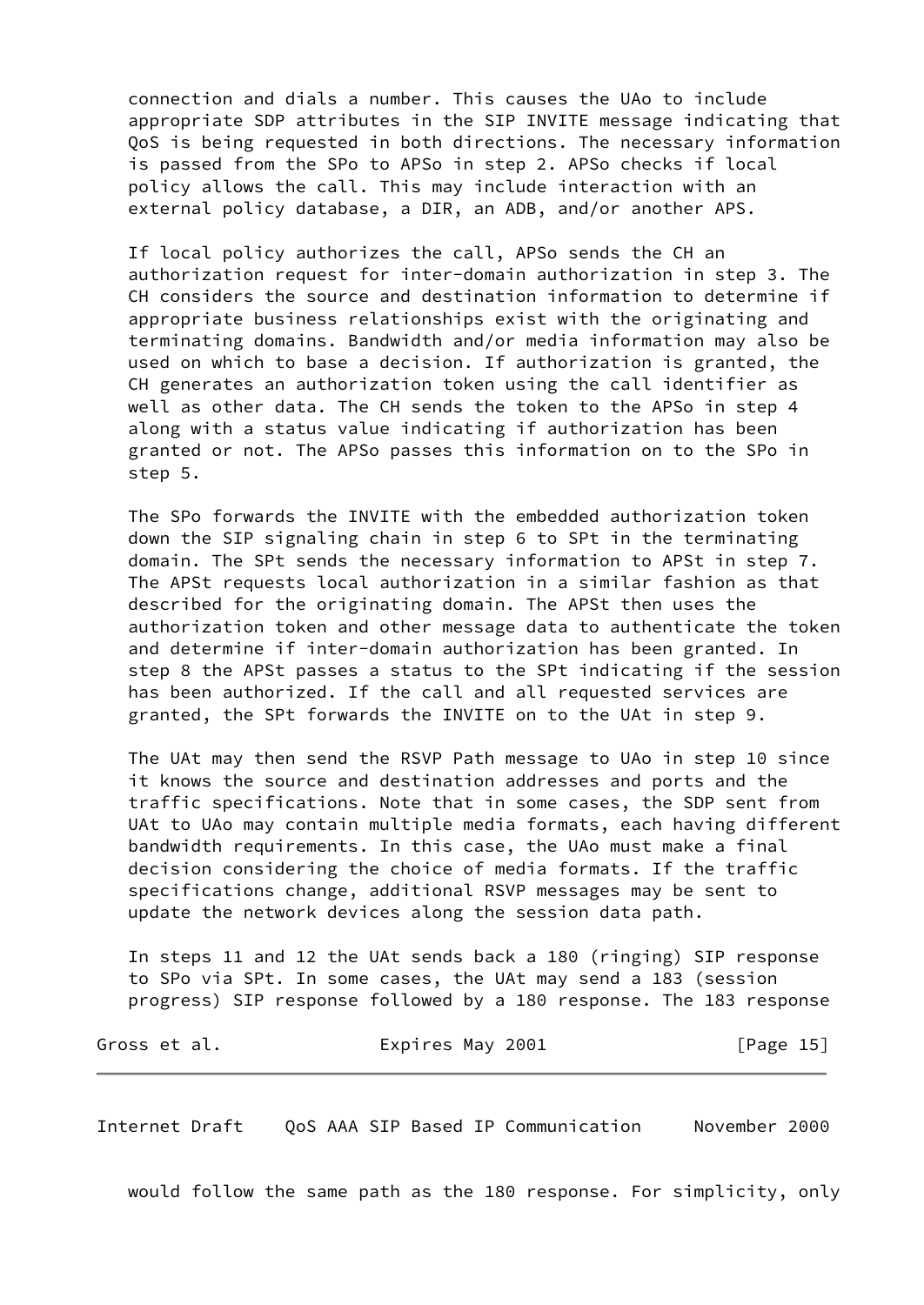the 180 response is shown in the figures.

| 1)  | UAo                | $--&>$        | SPo       | (SIP)       | INVITE; (SDP "a=qos:")                  |
|-----|--------------------|---------------|-----------|-------------|-----------------------------------------|
| 2)  | SPo                | $-->$         | APSo      |             | (COPS) src, dest, media, callID         |
| 3)  | $APSO \quad --\;$  |               | <b>CH</b> | (OSP)       | src, dest, callID                       |
| 4)  | <b>CH</b>          | $-->$         | APSo      | (OSP)       | status, auth token                      |
| 5)  | APSo               | ーー>           | SPo       |             | (COPS) status, auth token               |
| 6)  | SPo                | $-->$         | SPt       | (SIP)       | INVITE, (SDP "a=qos:"), auth token      |
| 7)  | SPt                | $-->$         | APSt      |             | (COPS) src, dest, media, callID, auth   |
|     |                    |               |           |             | token                                   |
| 8)  | $APSt$ -->         |               | SPt       |             | (COPS) status                           |
| 9)  | SPt                | -->           | UAt       | (SIP)       | INVITE                                  |
| 10) |                    | UAt -->       | R/ERt     | (RSVP) Path |                                         |
| 11) | UAt -->            |               | SPt       | $(SIP)$ 180 |                                         |
| 12) | $SPL \t -->$       |               | SPo       | $(SIP)$ 180 |                                         |
| 13) | $SPo \t -->$       |               | APSo      |             | (COPS) src, dest, media                 |
| 14) | APSo               | $--&>$        | SPo       |             | (COPS) status                           |
| 15) | SPo                | $--&>$        | UAo       | (SIP)       | 180                                     |
| 16) | UAo                | ——>           | R/ERo     | (RSVP) Path |                                         |
| 17) | $UAt$ $\leftarrow$ |               | R/ERt     | (RSVP) Resv |                                         |
| 18) | UAo -->            |               | R/ERo     | (RSVP) Resv |                                         |
| 19) | $UAt$ -->          |               | SPo       |             | $(SIP)$ 200 OK via SPt $(SDP (a=qos:))$ |
| 20) | SPo                | $--&>$        | APSo      |             | (COPS) src, dest, media                 |
| 21) | APSo               | ——>           | SPo       |             | (COPS) status                           |
| 22) | SPo                | $\rightarrow$ | UAo       |             | $(SIP)$ 200 OK $(SDP (a=qos:))$         |
| 23) | $UAO \t---\t>$     |               | SPo       | (SIP) ACK   |                                         |
| 24) | $SPo \t -->$       |               | APSo      |             | (COPS) src, dest, media                 |
| 25) | APSo               | $\rightarrow$ | SPo       |             | (COPS) status                           |
| 26) | SPo                | $--&>$        | SPt       | (SIP) ACK   |                                         |
| 27) | $SPL \t -->$       |               | APSt      |             | (COPS) src, dest, media                 |
| 28) | APSt -->           |               | SPt       |             | (COPS) status                           |
| 29) | SPt                | $--&>$        | UAt       | (SIP)       | ACK                                     |
|     |                    |               |           |             |                                         |
|     | 30) UAo <->        |               | UAt       |             | (RTP) session data exchanged            |
|     |                    |               |           |             |                                         |
| 31) | UAo                | -->           | SPo       | (SIP)       | <b>BYE</b>                              |
| 32) | SPo                | -->           | APSo      |             | (COPS) RPT, DRQ                         |
| 33) | SPo                | $\rightarrow$ | SPt       | (SIP)       | <b>BYE</b>                              |
| 34) | SPt                | ーー>           | APSt      |             | (COPS) RPT, DRQ                         |
| 35) | SPt                | -->           | UAt       | (SIP)       | <b>BYE</b>                              |
| 36) | UAo                | -->           | ERo       |             | (RSVP) PathTear and ResvTear            |
| 37) | UAt                | ーー>           | ERt       |             | (RSVP) PathTear and ResvTear            |
| 38) | APSo               | -->           | <b>CH</b> | (OSP)       | usage report - session duration,        |
|     |                    |               |           |             | bandwidth consumed, etc.                |
| 39) | APSt               | ーー>           | <b>CH</b> | (OSP)       | usage report - session duration,        |
|     |                    |               |           |             | bandwidth consumed, etc.                |

Figure 5: Message Flow Details

 The SPo checks if the source, destination or media information are different from what was specified in the INVITE message. If so, SPo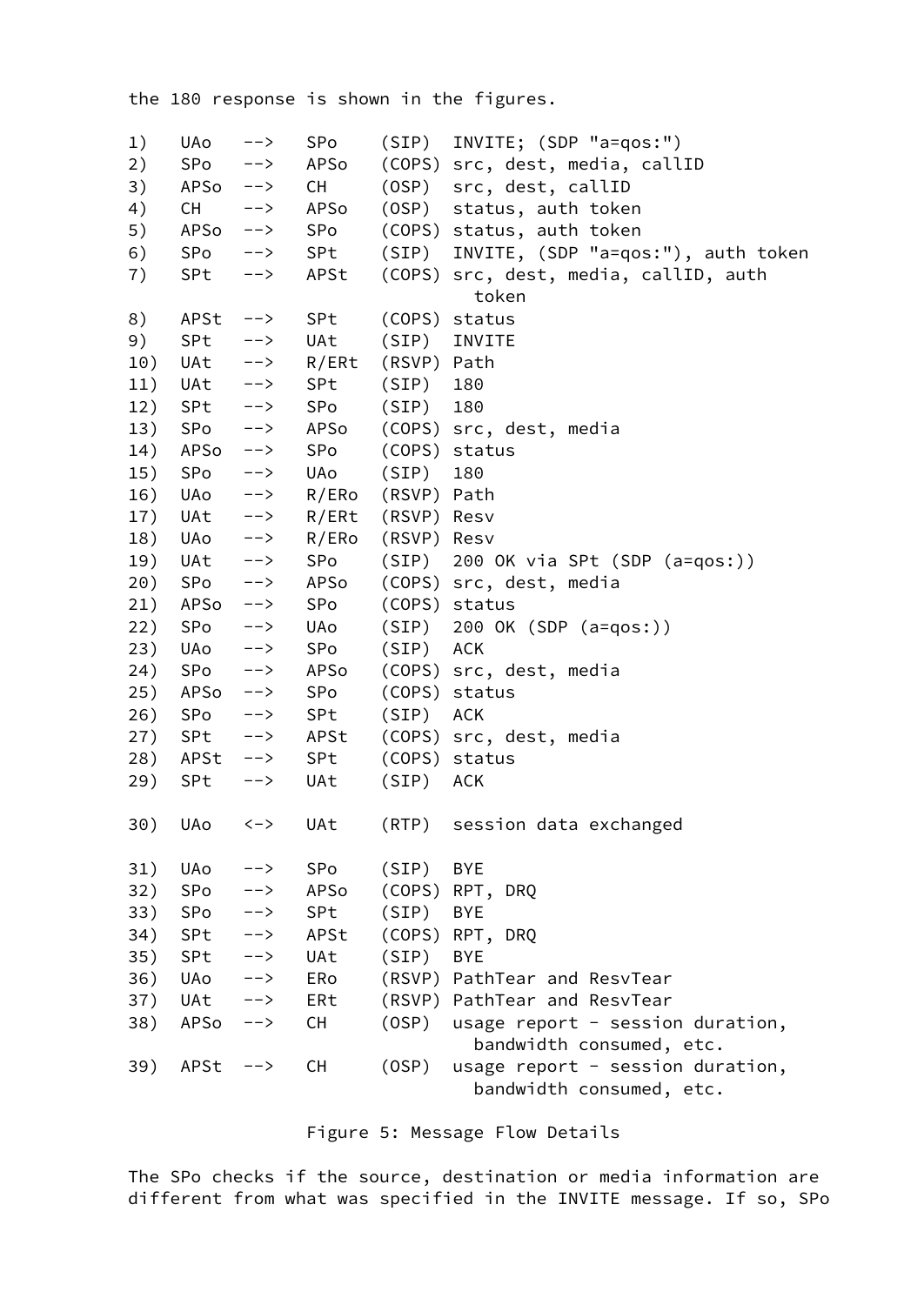sends the information to APSo in step 13. APSo checks local policy

Gross et al. Expires May 2001  $[Page 16]$ 

Internet Draft QoS AAA SIP Based IP Communication Movember 2000

and returns a status to SPo in step 14 indicating if the session is still allowed. If so, SPo sends the 180 response to UAo in step 15.

| $+ - - - +$  |               | $+ - - - +$<br>$\pm$            | ----+ +---+          | $+ - - - +$ | $+ - - - +$ $+ - - - - +$         |                | $+ - - - +$<br>---+                             |
|--------------|---------------|---------------------------------|----------------------|-------------|-----------------------------------|----------------|-------------------------------------------------|
| SIP          |               |                                 |                      |             |                                   |                | SPo   APSo   ERo   CH    ERt   APSt   SPt   SIP |
| UAo          |               |                                 |                      |             | <b>Contract Contract Contract</b> |                | UAt <br>$\begin{array}{ccc} \end{array}$        |
| $- - +$      |               | $+ - - - +$<br>$+$ -            | $--- +$<br>$-- +$    | $+ - - - +$ | $+ - - - +$                       | $-- +$         | $+ - - - +$<br>$+ - - - +$                      |
|              |               |                                 |                      |             |                                   |                |                                                 |
| $\mathbf{1}$ |               |                                 |                      |             |                                   |                |                                                 |
|              | $---->$       | $\overline{\phantom{0}}$ 2      |                      |             |                                   |                |                                                 |
|              |               | ----->                          |                      |             |                                   |                |                                                 |
|              |               |                                 |                      |             |                                   |                |                                                 |
|              |               |                                 | $\overline{4}$       |             |                                   |                |                                                 |
|              |               | 5 <sup>1</sup>                  | ------------         |             |                                   |                |                                                 |
|              |               |                                 |                      |             |                                   |                |                                                 |
|              |               |                                 |                      | 6           |                                   |                |                                                 |
|              |               |                                 |                      |             |                                   |                |                                                 |
|              |               |                                 |                      |             |                                   | 7              |                                                 |
|              |               |                                 |                      |             |                                   | <----          |                                                 |
|              |               |                                 |                      |             |                                   | 8 <sup>8</sup> |                                                 |
|              |               |                                 |                      |             |                                   | $--->$         | 9                                               |
|              |               |                                 |                      |             |                                   |                | ----->                                          |
|              |               |                                 |                      |             |                                   | 10             |                                                 |
|              |               |                                 |                      |             |                                   |                |                                                 |
|              |               |                                 |                      |             |                                   |                | 11                                              |
|              |               |                                 |                      | 12          |                                   |                |                                                 |
|              |               |                                 |                      |             |                                   |                |                                                 |
|              |               | 13                              |                      |             |                                   |                |                                                 |
|              |               | ----->                          |                      |             |                                   |                |                                                 |
|              |               | 14                              |                      |             |                                   |                |                                                 |
|              | 15<br>------- | <-----                          |                      |             |                                   |                |                                                 |
|              |               |                                 | $\vert$ 16<br>$--->$ |             |                                   |                |                                                 |
|              |               | 18                              |                      |             |                                   | 17             |                                                 |
|              |               |                                 |                      | 19          |                                   |                | 19                                              |
|              |               |                                 |                      |             |                                   |                | くーーーー                                           |
|              |               | 20                              |                      |             |                                   |                |                                                 |
|              |               | $--->\,$                        |                      |             |                                   |                |                                                 |
|              |               | 21                              |                      |             |                                   |                |                                                 |
|              | 22            | $\left\langle ---\right\rangle$ |                      |             |                                   |                |                                                 |
| <-----       |               |                                 |                      |             |                                   |                |                                                 |
|              | 23            |                                 |                      |             |                                   |                |                                                 |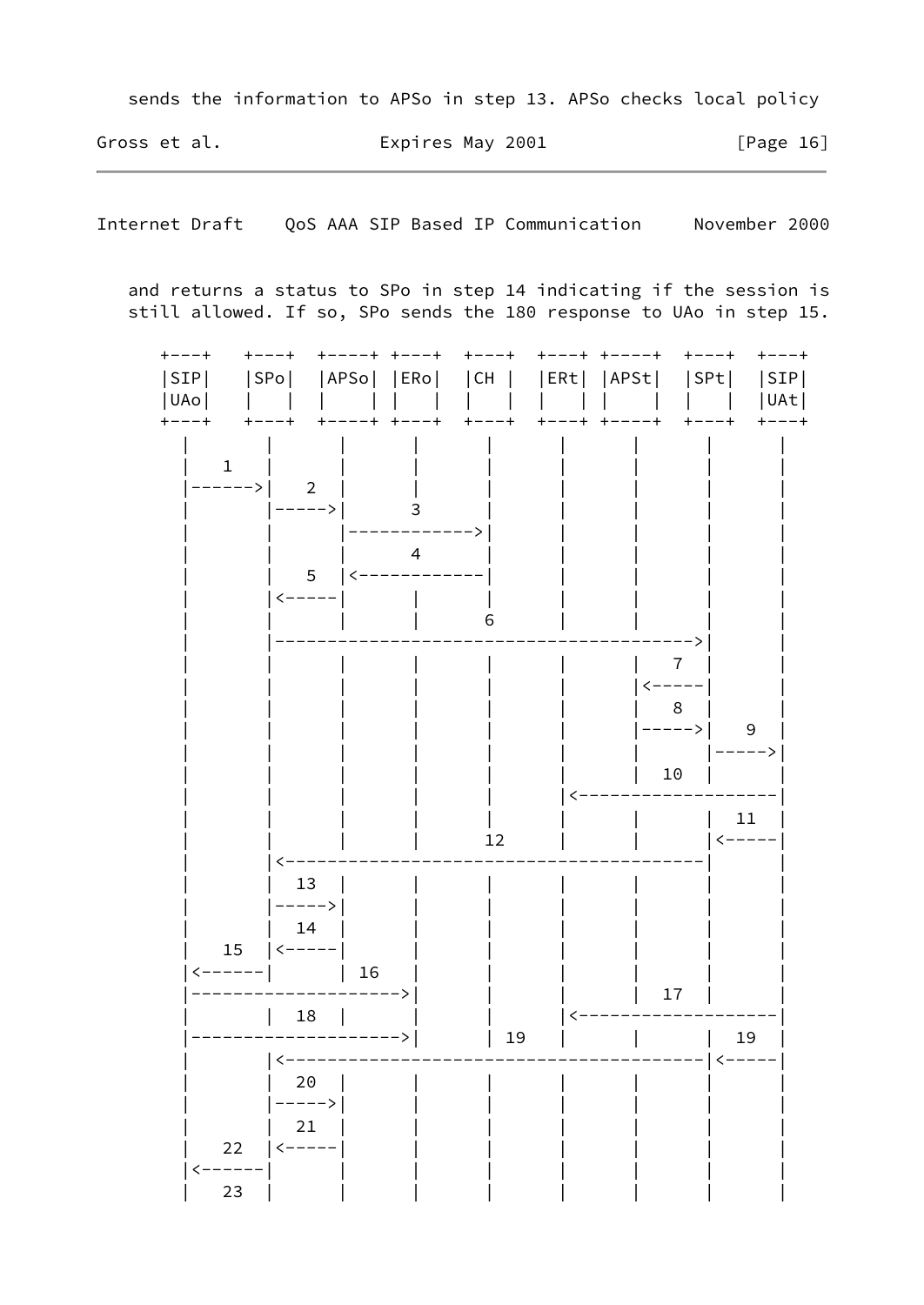| $ ----- \rangle   24  $ |  |          |  |  |
|-------------------------|--|----------|--|--|
| . ーーーーー>                |  |          |  |  |
| 25                      |  |          |  |  |
| <-----                  |  |          |  |  |
|                         |  | -------- |  |  |

#### Figure 6: Message Flow

 UAo may now send a RSVP Path message to UAt in step 16 since it knows the source and destination addresses and ports and the traffic

| Gross et al. | Expires May 2001 | [Page 17] |
|--------------|------------------|-----------|
|              |                  |           |

Internet Draft QoS AAA SIP Based IP Communication November 2000

 specifications. When RSVP Path messages arrive at UAo and UAt, they may send a RSVP Resv message as shown in steps 17 and 18.

| SIP <br> UAO  | APSo <br> SPo <br> ERo | CH<br> ERt | APSt <br> SPt <br> SIP <br> UAt                      |
|---------------|------------------------|------------|------------------------------------------------------|
| $+ - - - +$   |                        | 30         | $- - +$<br>27<br><----<br>28<br>29<br>ーーーー><br>----> |
| 31<br>$---->$ | 32<br>$--->$           | 33         |                                                      |
|               | 36                     |            | 34<br>35<br>37                                       |
|               | 38                     | 39         |                                                      |

Figure 6 (cont'): Message Flow

 In step 19, UAt sends a final 200 (OK) response to SPo via SPt. If the source, destination or media information are different from what was specified previously, SPo sends a message to APSo in step 20. APSo checks local policy and returns a status to SPo in step 21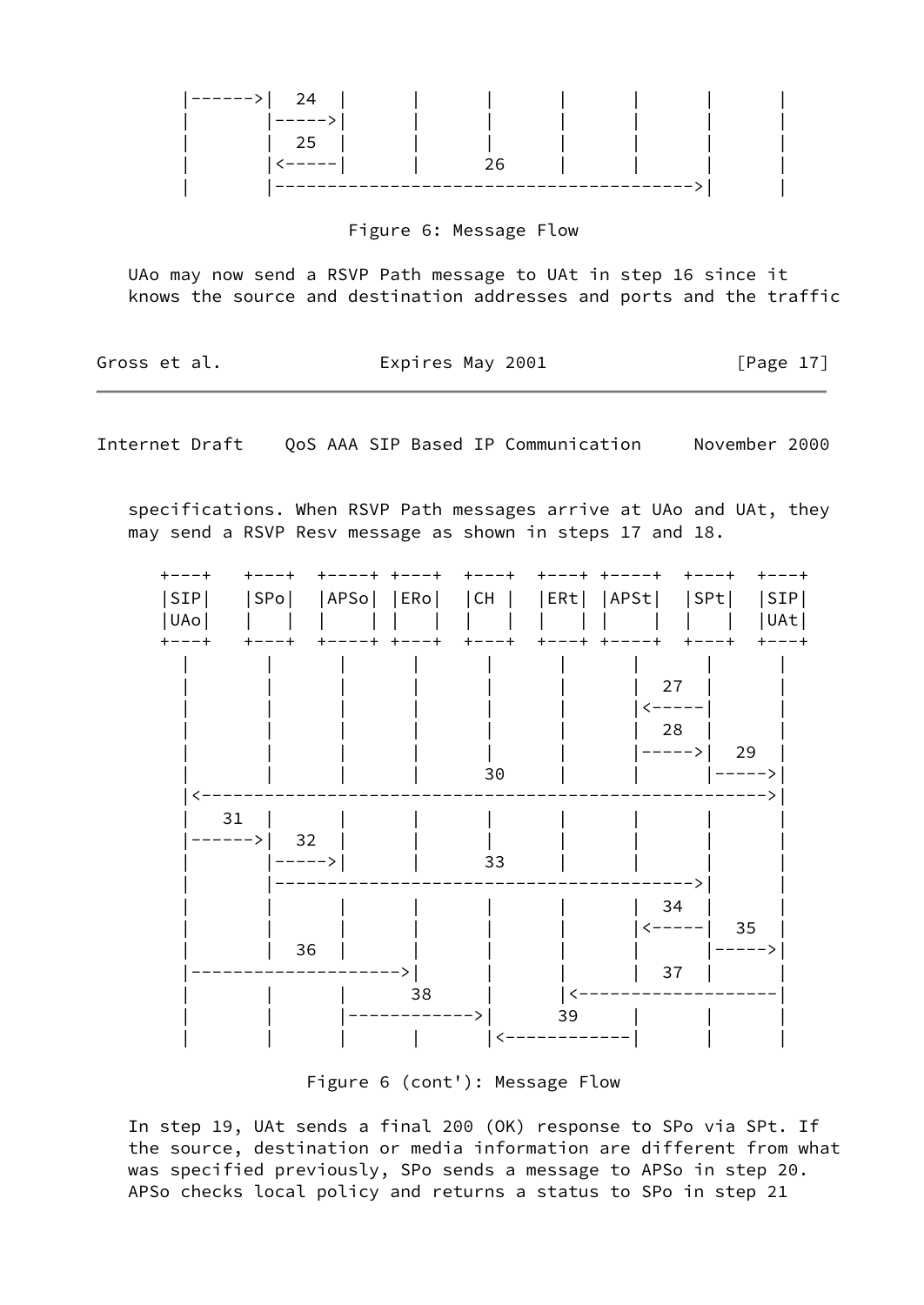indicating if the session is still allowed. If so, SPo sends the 200 response to UAo in step 22.

 The UAo confirms reception of the 200 response and establishment of the session by sending a SIP ACK message to SPo in step 23. If the source, destination or media information are different from what was specified previously, SPo sends a message to APSo in step 24. APSo checks local policy and returns a status to SPo in step 25 indicating if the session is still allowed. If so, SPo sends the ACK to SPt in step 26.

 If the source, destination or media information known by SPt are different from what was specified previously, SPt sends a message to APSo in step 27. APSt checks local policy and returns a status to SPt in step 28 indicating if the session is still allowed. If so, SPt sends the ACK to UAt in step 29.

 The session data is now exchanged via RTP, or some similar protocol, in step 30. The session ends for UAo when the SIP BYE message is sent to SPo in step 31. SPo sends a COPS report and deletes the COPS request state in APSo in step 32. The BYE message is simultaneously

| Gross et al. | Expires May 2001 | [Page 18] |  |
|--------------|------------------|-----------|--|
|              |                  |           |  |

<span id="page-21-0"></span>Internet Draft QoS AAA SIP Based IP Communication November 2000

 forwarded to SPt in step 33. SPt sends a COPS report and deletes the COPS request state in APSt in step 34. The BYE message is sent to UAt in step 35.

 PathTear and ResvTear messages are sent from UAo and UAt upon call completion (from UAt when it receives the BYE message) in steps 36 and 37. This triggers a COPS DRQ from ERo and ERt to APSo and APSt, respectively. These messages are not shown but implicitly implied. APSo and APSt may then perform necessary accounting/bookkeeping chores. Alternately, ResvErr messages may be sent by an APS under cancellation circumstances by APSo or APSt.

 The APSo and APSt send usage reports to the CH in steps 38 and 39 to indicate session duration, QoS services consumed such as bandwidth, and possibly other session details necessary for inter-domain accounting and settlement.

 Usage indication reports are sent to the CH in steps 30 and 31. Depending on the business agreement and the services used, this interaction may require contact between the SPo/t and the APSo/t.

Other circumstances may cause the reservation in one or both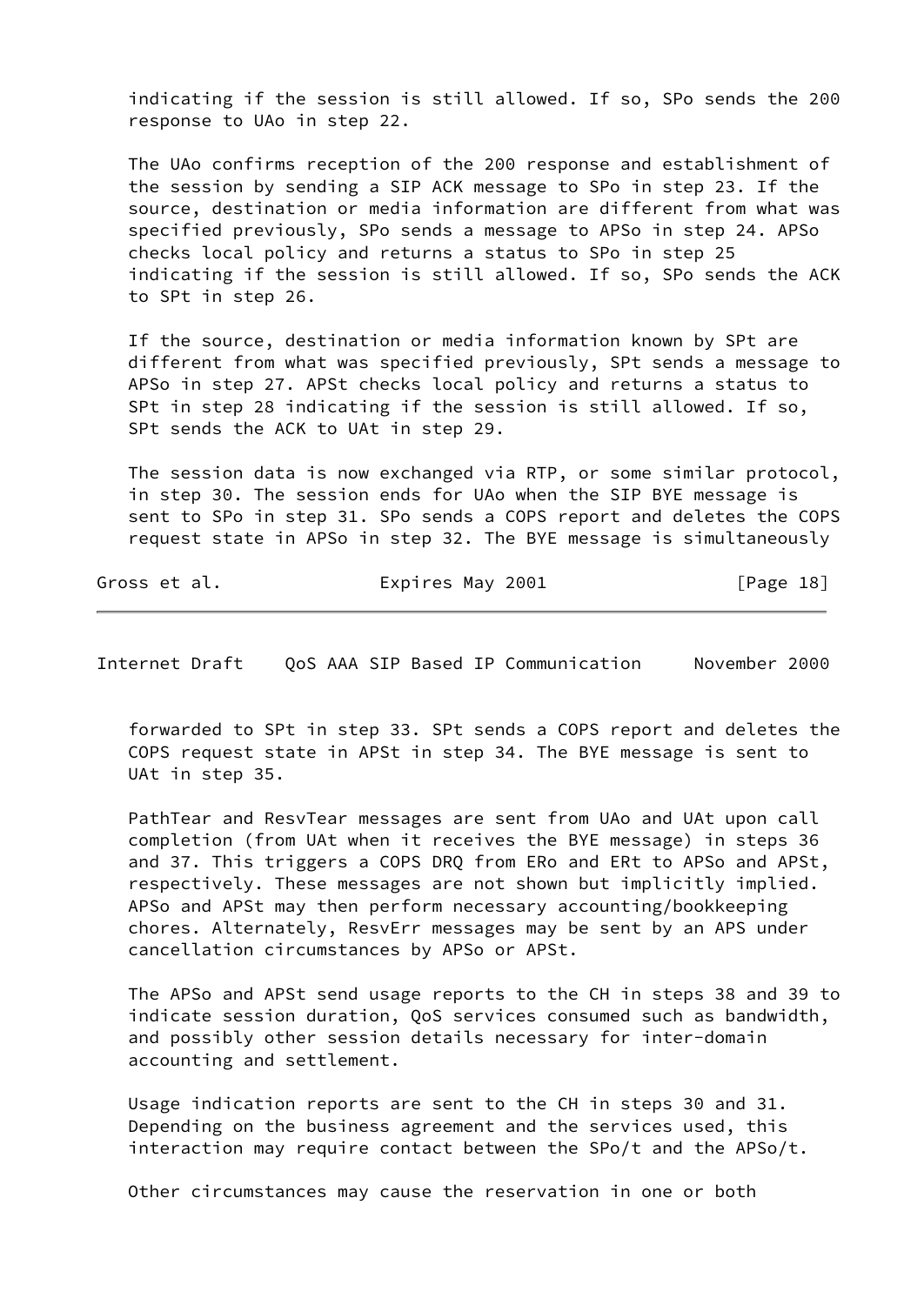directions to fail. In this case, ResvErr messages may be injected into the session data path. Upon reception of a PathErr or ResvErr message, an ERo/t would remove the corresponding state and notify APSo/t.

<span id="page-22-0"></span>[7.2](#page-22-0). Terminating Domain Contacts Clearinghouse

 The caller may have a reason to allow the terminating domain to contact the CH for inter-domain authorization. For example, the caller may require that the callee make an unusually large bandwidth reservation for a critical IP communication exchange. The caller does not know the limits of services the callee is entitled to. In this case the caller may forego inter-domain authorization during call setup. Instead, the APSt, on behalf of the callee, receives the INVITE without a token, negotiates for an allowable level of service, then contacts the CH for an authorization request. The resulting authorization token is then placed inside the 200 response sent back to the caller. Such a scenario may only make sense if the CH requires bandwidth information (or other QOS service information such as latency or jitter) to make an authorization decision.

 The benefits of this are debatable. One advantage is that if successful negotiation is not possible, the call may be cancelled without contacting the CH, saving a message exchange. The message exchange scenario is similar to that of Figure 5 with minor changes.

<span id="page-22-1"></span>[8](#page-22-1). Accounting, Charging and Billing

 We make a clear distinction between accounting, charging and billing and provide a summary, possibly incomplete description.

| Expires May 2001<br>[Page 19]<br>Gross et al. |
|-----------------------------------------------|
|-----------------------------------------------|

<span id="page-22-2"></span>Internet Draft QoS AAA SIP Based IP Communication November 2000

 Accounting: The process of logging the usage of network resources, such as QoS or PSTN gateway service. The accounting data may or may not be used for usage charging, depending on the service model. This draft addresses accounting only and does not address charging and billing.

 Charging: Allocating the cost to various parties according to some business policies. Cost allocation may depend on such parameters as class of service, geographic locations, time of day, promotions, incentives for resellers and other. Examples of different business policies and classes of service are usage based charging and flat rate subscription rates.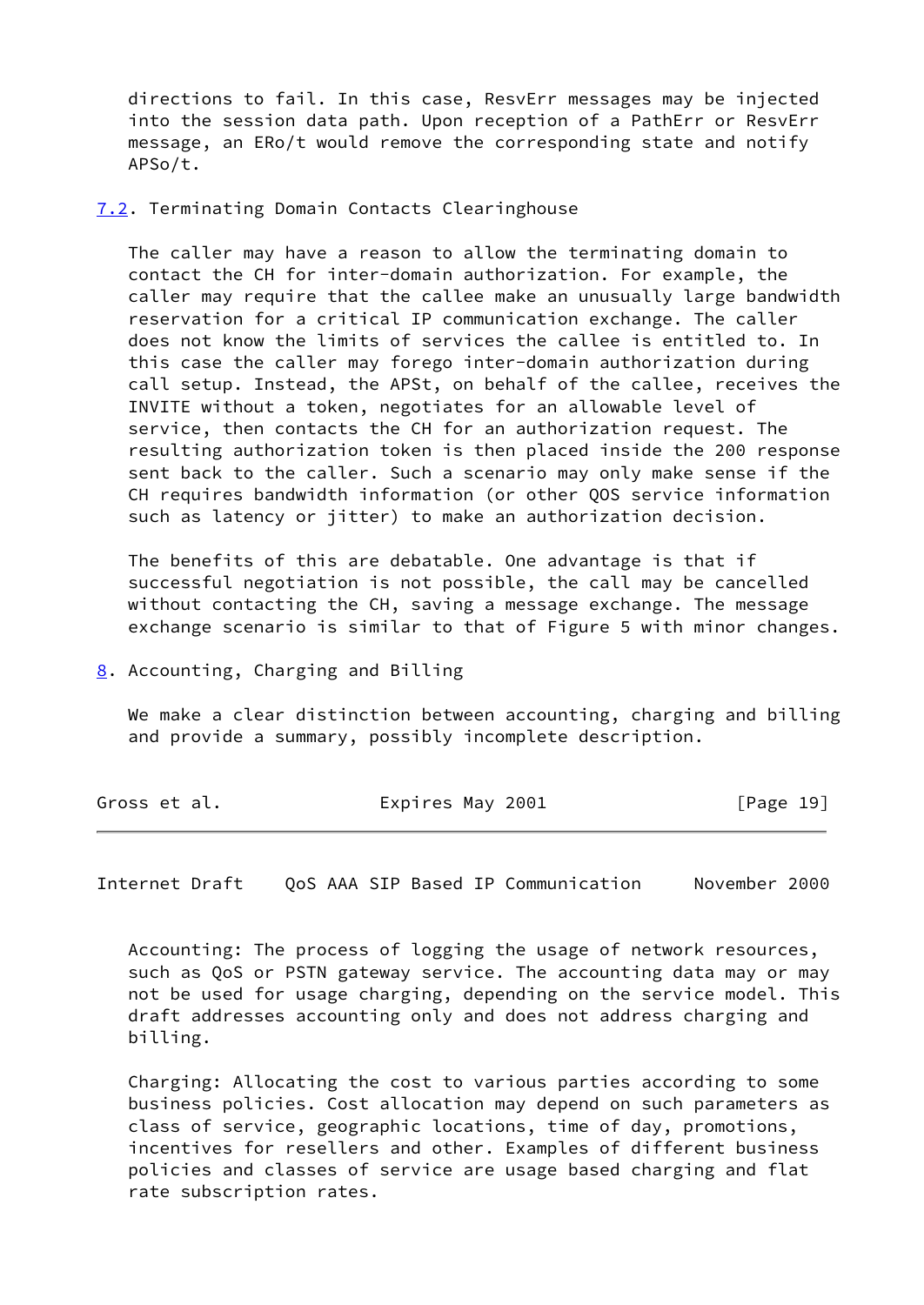Billing: Informing various users of the charges and expected payments.

<span id="page-23-0"></span>**[9](#page-23-0).** Security Considerations

 This document addresses some security issues concerning authentication of inter-domain business relationships. The protocols discussed in this work, SIP, COPS and OSP contain their own security mechanisms. Any security issues not addressed by SIP, COPS or OSP have not been considered in this work and are left as open issues.

<span id="page-23-1"></span>[10.](#page-23-1) Acknowledgments

 The authors would like to thank Russ Fenger, Arun Raghunath, Changwen Liu, Mark Grosen, Jeff Mark, Kalon Kelley and Dave Durham for insightful discussions and valuable contributions.

<span id="page-23-2"></span>[11.](#page-23-2) References

<span id="page-23-4"></span> [1] Handley, M., Schulzrinne, H., Schooler, E., and Rosenberg, J., "SIP: Session Initiation Protocol", [RFC 2543,](https://datatracker.ietf.org/doc/pdf/rfc2543) March 1999.

<span id="page-23-5"></span> [2] Sinnreich, H., Donovan, S., Rawlins, D., Thomas, S., "Interdomain IP Communications with QoS, Authorization and Usage Reporting", Internet Draft, Internet Engineering Task Force, February 2000, Work in progress.

<span id="page-23-6"></span> [3] Sinnreich, H., Rawlins, D., Johnston, A., Donovan, S., Thomas, S., "AAA Usage for IP Telephony with QoS", Internet Draft, Internet Engineering Task Force, July 2000, Work in progress.

<span id="page-23-7"></span> [4] Bradner, S., "Key words for use in RFCs to indicate requirement levels", [RFC 2119](https://datatracker.ietf.org/doc/pdf/rfc2119), March 1997.

<span id="page-23-8"></span> [5] Gross, G., Sinnreich, H., Rawlins, D., Thomas, S., "COPS Usage for SIP", Internet Draft, Internet Engineering Task Force, November 2000, Work in progress.

Gross et al. Expires May 2001 [Page 20]

<span id="page-23-3"></span>Internet Draft QoS AAA SIP Based IP Communication November 2000

<span id="page-23-9"></span> [6] Braden, R., Zhang, L., Berson, S., Herzog, S. and S. Jamin, "Resource ReSerVation Protocol (RSVP) û Functional Specification",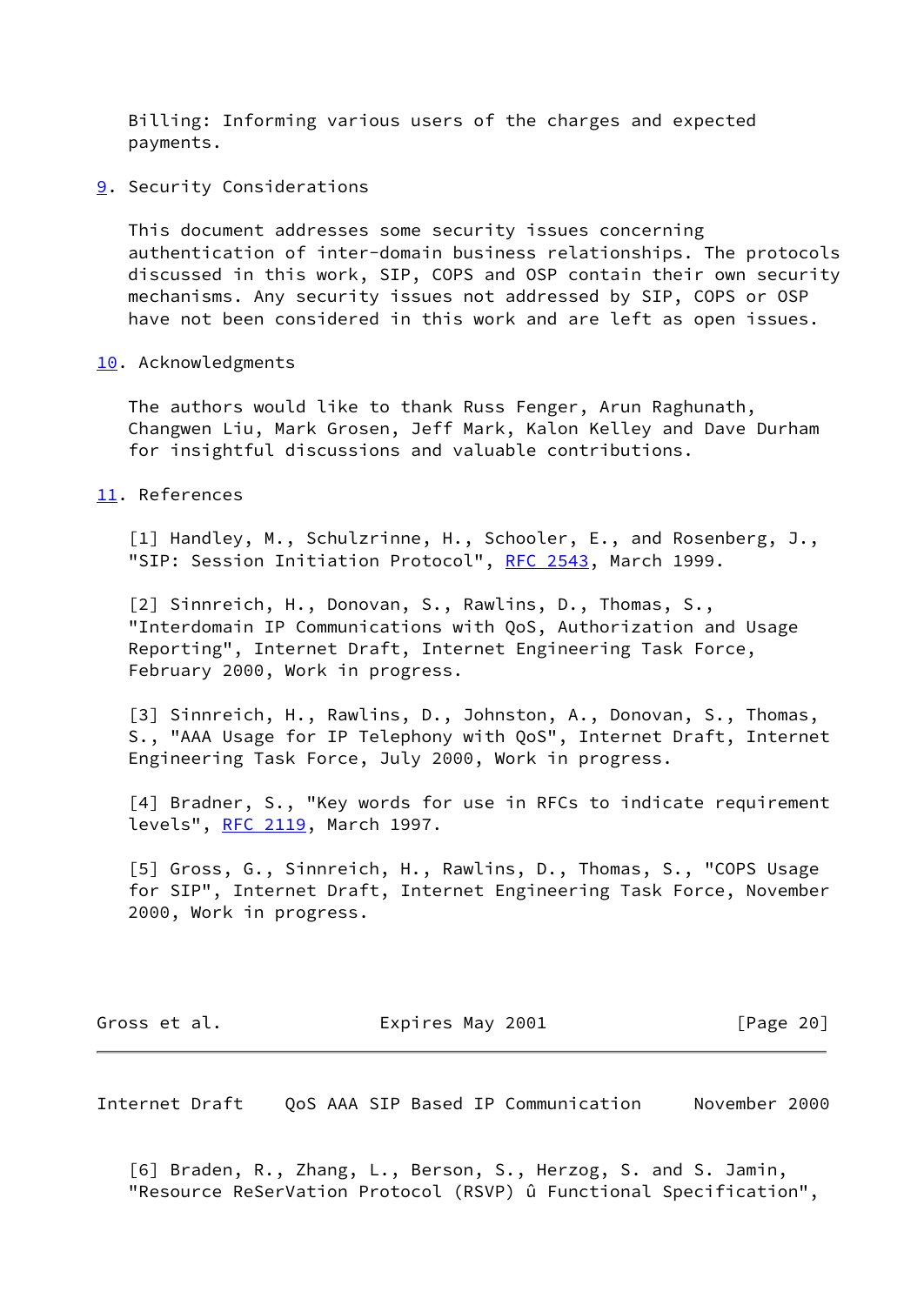[RFC 2205](https://datatracker.ietf.org/doc/pdf/rfc2205), September 1997.

<span id="page-24-1"></span> [7] Blake, S., Black, D., Carlson, M., Davies, E., Wang, Z., Weiss, W., "An Architecture for Differentiated Services", [RFC 2475,](https://datatracker.ietf.org/doc/pdf/rfc2475) December 1998.

<span id="page-24-2"></span> [8] Schulzrinne, H., "SIP Registration", Internet Draft, Internet Engineering Task Force, October 2000, Work in progress.

<span id="page-24-3"></span>[9] European Telecommunications Standards Institute. "Telecommunications and Internet Protocol Harmonization Over Networks (TIPHON); Inter-domain pricing, authorization, and usage exchange". Technical Specification 101 321 version 1.4.2, December 1998.

<span id="page-24-4"></span> [10] Marshall, W., et al. "Integration of Resource Management and SIP", Internet Draft, Internet Engineering Task Force, June 2000, Work in progress.

<span id="page-24-5"></span> [11] Boyle, J., Cohen, R., Durham, D., Herzog, S., Raja, R. and A. Sastry, "The COPS (Common Open Policy Service) Protocol", [RFC 2748](https://datatracker.ietf.org/doc/pdf/rfc2748), January 2000.

<span id="page-24-6"></span> [12] Handley, M. and Jacobson, V., "SDP: Session Description Protocol", [RFC 2327,](https://datatracker.ietf.org/doc/pdf/rfc2327) April 1998.

<span id="page-24-7"></span> [13] Schulzrinne, H., "RTP Profile for Audio and Video Conferences with Minimal Control", [RFC 1890,](https://datatracker.ietf.org/doc/pdf/rfc1890) January 1996.

<span id="page-24-8"></span> [14] Johnston, A., Rawlins, D., Sinnreich, H., Thomas, S., "OSP Authorization Token Header for SIP", Internet Draft, Internet Engineering Task Force, November 2000, Work in progress.

<span id="page-24-9"></span> [15] Braden, R., Zhang, L., Berson, S., Herzog, S. and S. Jamin, "Resource ReSerVation Protocol (RSVP) û Functional Specification", [RFC 2205](https://datatracker.ietf.org/doc/pdf/rfc2205), September 1997.

<span id="page-24-10"></span> [16] Herzog, S., Boyle, J., Cohen, R., Durham, D., Rajan, R., Sastry, A., "COPS Usage for RSVP", [RFC 2749,](https://datatracker.ietf.org/doc/pdf/rfc2749) January 2000.

<span id="page-24-11"></span> [17] Rosenberg, J. and Schulzrinne, H., "Reliability of Provisional Responses in SIP", Internet Draft, Internet Engineering Task Force, June 2000, Work in progress.

<span id="page-24-0"></span>[12.](#page-24-0) Author's Address

 Gerhard Gross Intel Corporation MS JF3-206 2111 NE 25th Ave. Hillsboro, OR 97124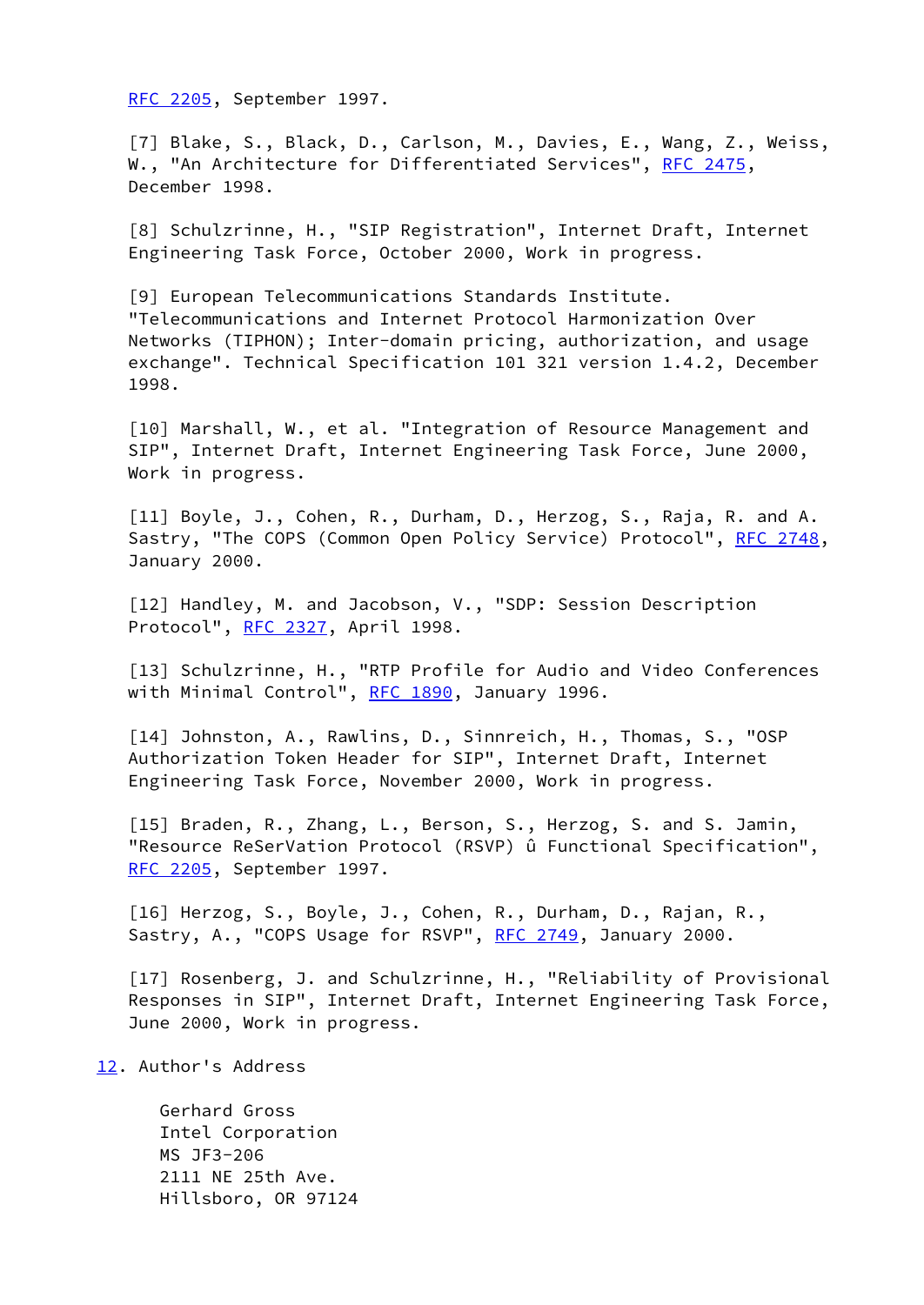<span id="page-25-1"></span>Internet Draft QoS AAA SIP Based IP Communication November 2000

 Phone: +1-503-264-6389 Fax: +1-503-264-3483 gerhard.gross@intel.com

 Diana Rawlins WorldCom 901 International Parkway Richardson, Texas 75081 USA diana.rawlins@wcom.com

 Henry Sinnreich WorldCom 400 International Parkway Richardson, Texas 75081 USA henry.sinnreich@wcom.com

 Stephen Thomas TransNexus, LLC 430 Tenth Street NW Suite N-204 Atlanta, GA 30318 USA stephen.thomas@transnexus.com

<span id="page-25-0"></span>[13.](#page-25-0) Full Copyright Statement

Copyright (C) The Internet Society (1999). All Rights Reserved.

 This document and translations of it maybe copied and furnished to others, and derivative works that comment on or otherwise explain it or assist in its implementation may be prepared, copied, published and distributed, in whole or in part, without restriction of any kind, provided that the above copyright notice and this paragraph are included on all such copies and derivative works. However, this document itself may not be modified in any way, such as by removing the copyright notice or references to the Internet Society or other Internet organizations, except as needed for the purpose of developing Internet standards in which case the procedures for copyrights defined in the Internet Standards process must be followed, or as required to translate it into languages other then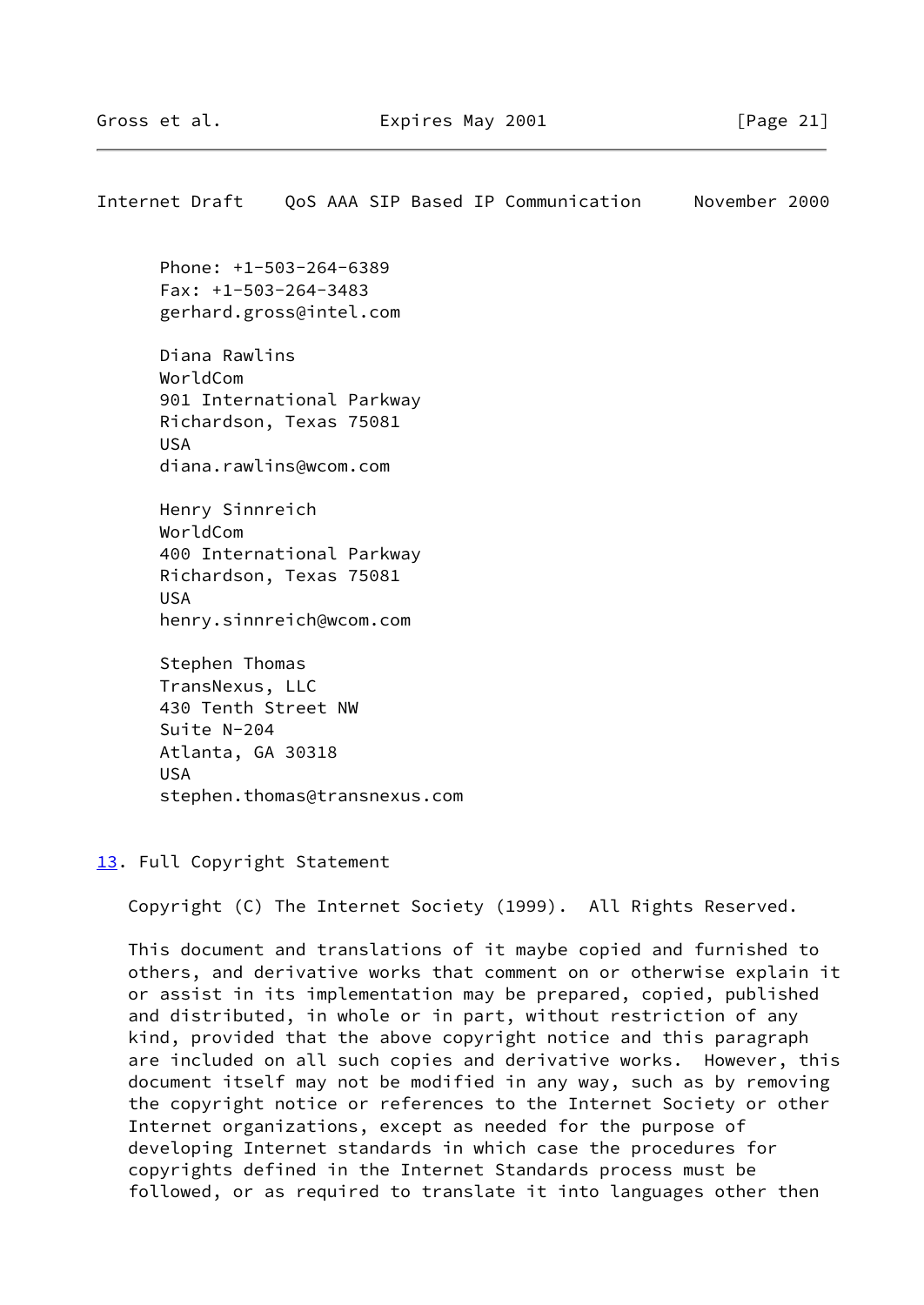English.

 The limited permissions granted above are perpetual and will not be revoked by the Internet Society or its successors or assigns.

 This document and the information contained herein is provided on an "AS IS" basis and THE INTERNET SOCIETY AND THEINTERNET ENGINEERING TASK FORCE DISCLIAMS ALL WARRANTIES, EXPRESS OR IMPLIED, INCLUDING BUT NOT LIMITED TO ANY WARRANTY THAT THE USE OF THE INFORMAITON

| Gross et al. | Expires May 2001 | [Page 22] |
|--------------|------------------|-----------|
|              |                  |           |

Internet Draft QoS AAA SIP Based IP Communication November 2000

 HEREIN WILL NOT INFRINGE ANY RIGHTS OR ANY IMPLIED WARRANTEIS OF MERCHANTABILITY OR FITNESS FOR A PARTICULAR PURPOSE.